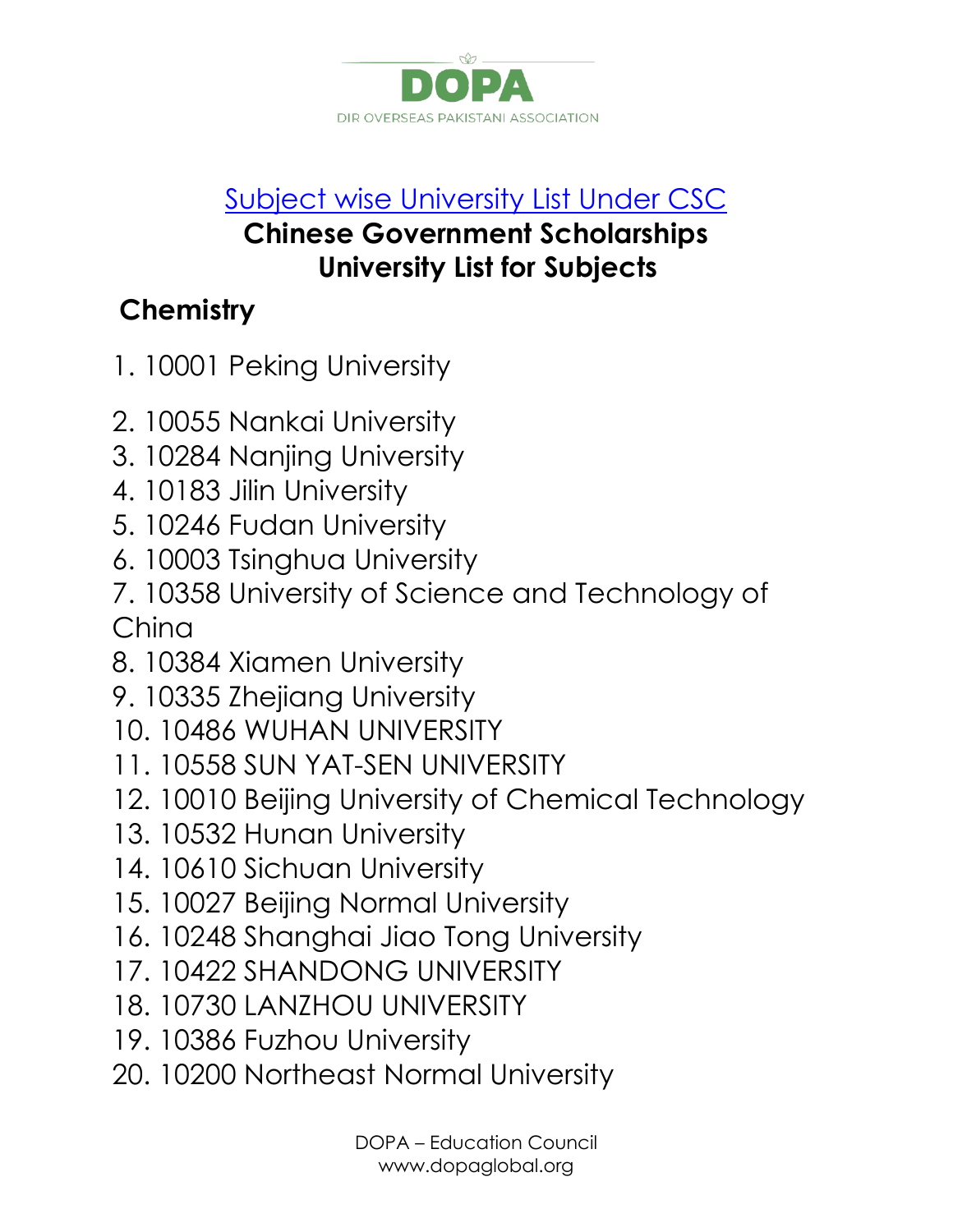

#### 21. 10269 East China Normal University 22. 10285 Soochow University

### **State Key Laboratories for Chemistry students.**

If you can find some teacher in these Labs, it will be good opportunity for you.

1. State Key Laboratory of Rare Earth Materials Chemistry and Applications, Peking University.

2. State Key Laboratory of Chemo/Bio-Sensing and Chemometrics, Hunan university

3. State Key Laboratory of Super hard Materials, Jilin **University** 

4. State Key Lab of Inorganic Synthesis & Preparative Chemistry, Jilin University

5. State Key Laboratory of Supramolecular Structure and Materials, Jilin University

6. State Key Lab of Theoretical and Computational Chemistry at Jilin University

7. State Key Laboratory of Applied and Organic Chemistry, Lanzhou University

8. State Key Laboratory of Coordination Chemistry, Nanjing University

9. State Key Laboratory of Elemento-Organic Chemistry, Nankai University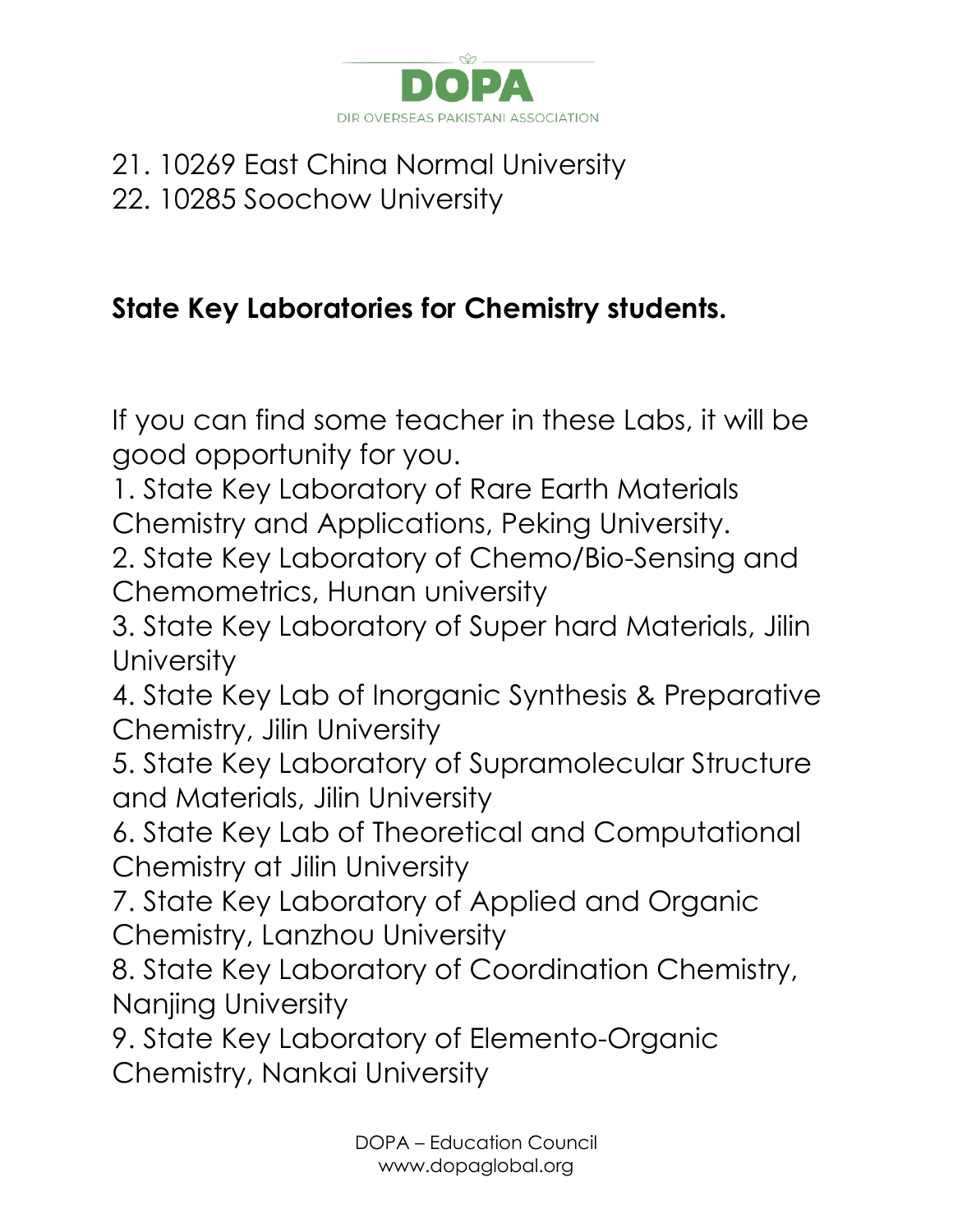

10. State Key Laboratory of Medicinal Chemical Biology (Nankai University)

11. State Key Laboratory of Physical Chemistry for Solid Surface, Xiamen University

12. State Key Laboratory of Plant Physiology and Biochemistry, China Agricultural University

13. State Key Laboratory of Molecular Dynamic and Stable Structures ,Peking University

14. State Key Laboratory of Rare Earth Resource Utilization Changchun Institute of Applied Chemistry Chinese Academy of Sciences (for TWAS)

15. State Key Laboratory of Electroanalytical Chemistry, Changchun Institute of. Applied Chemistry,

Chinese Academy of Science (For TWAS)

16. Key Laboratory of Resource Chemistry, Shanghai Normal University

17. Key Laboratory of Bioorganic Phosphorus Chemistry & Chemical Biology (Tsinghua University)

18. State Key Laboratory of Environmental

Geochemistry, Institute of Geochemistry, Chinese Academy

of Sciences, Guiyang (For TWAS)

19. State Key Laboratory of Catalysis, Dalian Institute of Chemical Physics (For TWAS)

20. State Key Laboratory of Environmental Aquatic Chemistry (China) (For TWAS)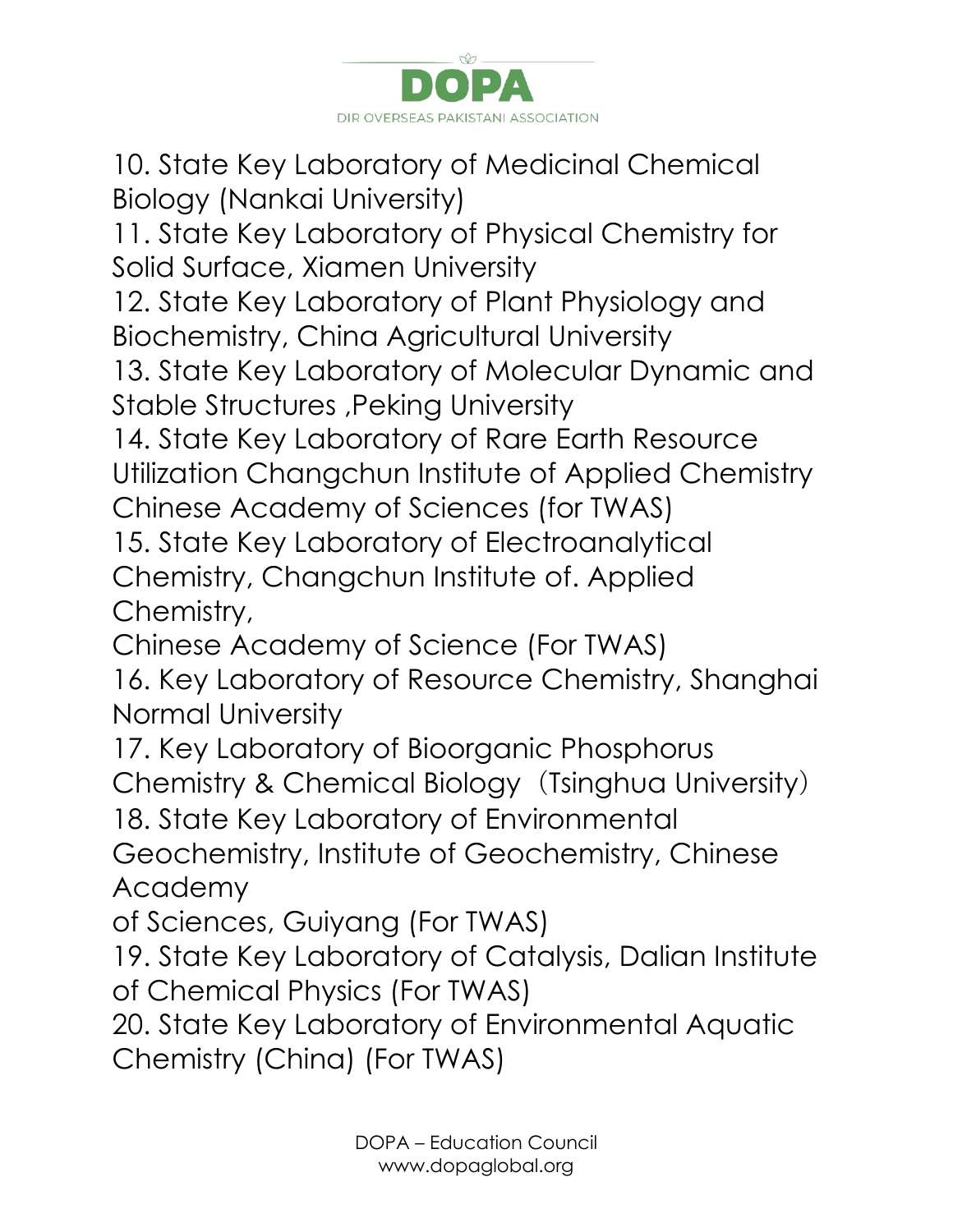

# **Physics**

- 1-10001 Peking University
- 2. 10284 Nanjing University
- 3. 10358 University of Science and Technology of China
- 4. 10003 Tsinghua University
- 5. 10246 Fudan University
- 6. 10248 Shanghai Jiao Tong University
- 7. 10335 Zhejiang University
- 8. 10558 SUN YAT-SEN UNIVERSITY
- 9. 10055 Nankai University
- 10. 10422 SHANDONG UNIVERSITY
- 11. 10486 WUHAN UNIVERSITY
- 12. 10027 Beijing Normal University
- 13. 10183 Jilin University
- 14. 10213 Harbin Institute of Technology
- 15. 10487 Huazhong University of Science and **Technology**
- 16. 10511 CENTRAL CHINA NORMAL UNIVERSITY
- 17. 10108 Shanxi University
- 18. 10247 Tongji University
- 19. 10269 East China Normal University
- 20. 10730 LANZHOU UNIVERSITY
- 21. 10141 Dalian University of Technology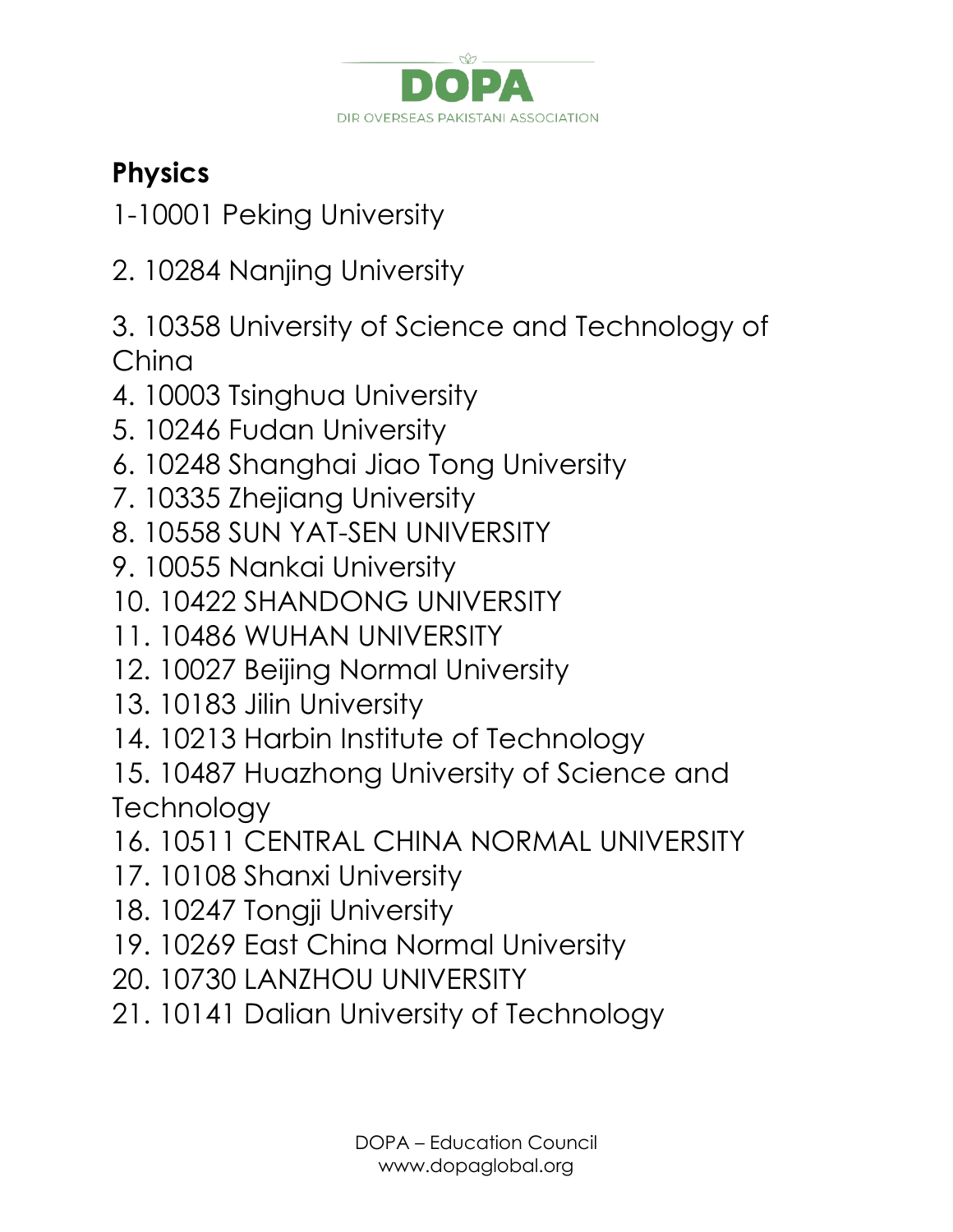

## **Biology**

1. 10003 Peking Union Medical College, Tsinghua **University** 

- 2. 10001 Peking University
- 3. 10246 Fudan University
- 4. 10248 Shanghai Jiao Tong University
- 5. 10284 Nanjing University
- 6. 10358 University of Science and Techology of China
- 7. 10486 WUHAN UNIVERSITY
- 8. 10019 China Agricultural University
- 9. 10055 Nankai University
- 10. 10504 HUAZHONG AGRICULTURAL UNIVERSITY
- 11. 10558 SUN YAT-SEN UNIVERSITY
- 12. 10384 Xiamen University
- 13. 10335 Zhejiang University
- 14. 10422 SHANDONG UNIVERSITY
- 15. 10610 Sichuan University
- 16. 10183 Jilin University
- 17. 10200 Northeast Normal University
- 18. 10269 East China Normal University
- 19. 10307 Nanjing Agricultural University
- 20. 10487 Huazhong University of Science and **Technology**
- 21. 10673 Yunnan University
- 22. 10712 Northwest A&F University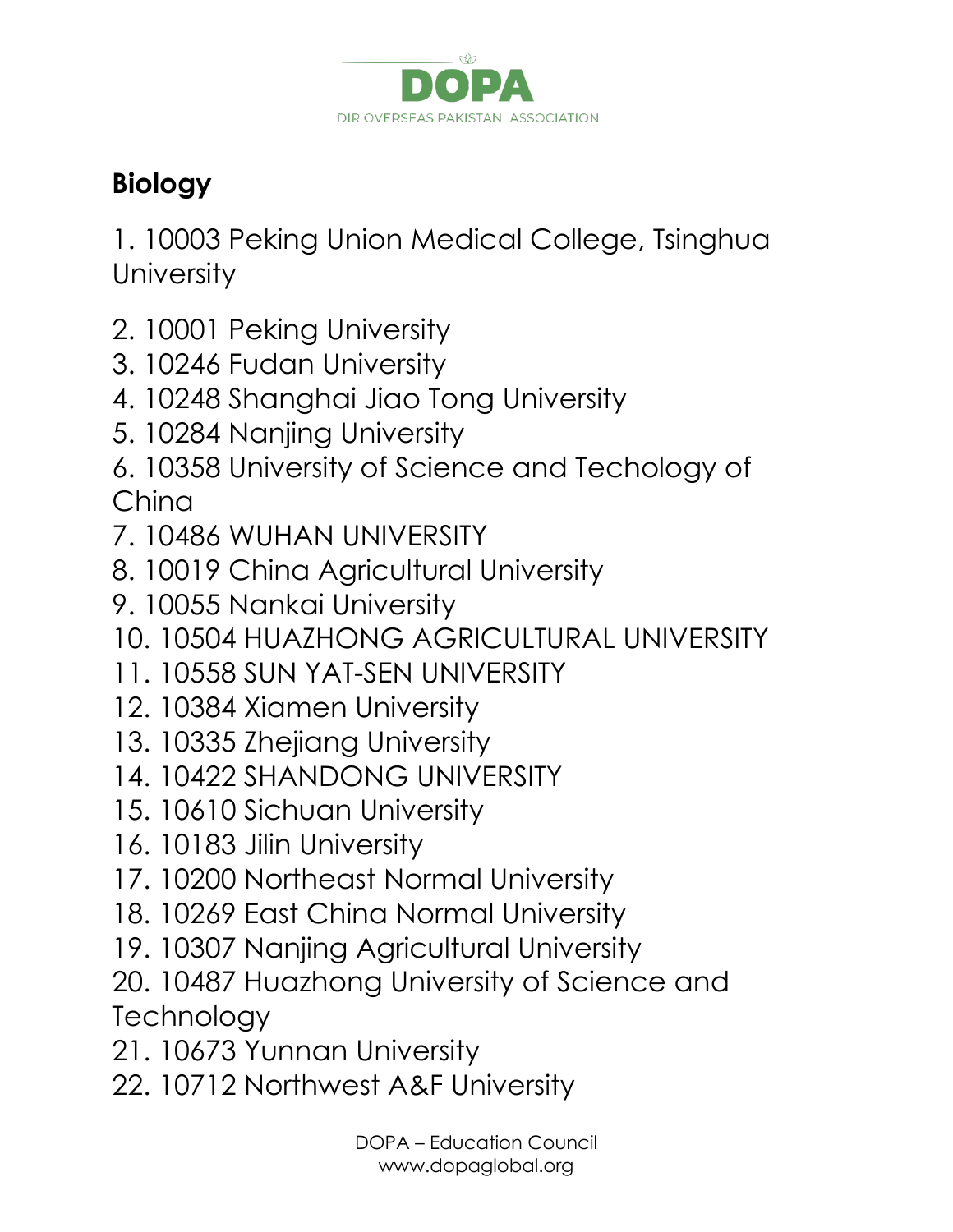

- 23. 10730 LANZHOU UNIVERSITY
- 24. 10027 Beijing Normal University
- 25. 10225 Northeast Forestry University
- 26. 10025 Capital Medical University
- 27. 10028 Capital Normal University
- 28. 10126 Inner Mongolia University
- 29. 10159 China Medical University
- 30. 10226 Harbin Medical University
- 31. 10247 Tongji University
- 32. 10319 Nanjing Normal University

# **Ecology**

- 1.10027 Beijing Normal University
- 2. 10558 SUN YAT-SEN UNIVERSITY
- 3. 10246 Fudan University
- 4. 10269 East China Normal University
- 5. 10335 Zhejiang University
- 6. 10673 Yunnan University
- 7. 10730 LANZHOU UNIVERSITY
- 8. 10001 Peking University
- 9. 10284 Nanjing University
- 10. 10019 China Agricultural University
- 11. 10225 Northeast Forestry University
- 12. 10384 Xiamen University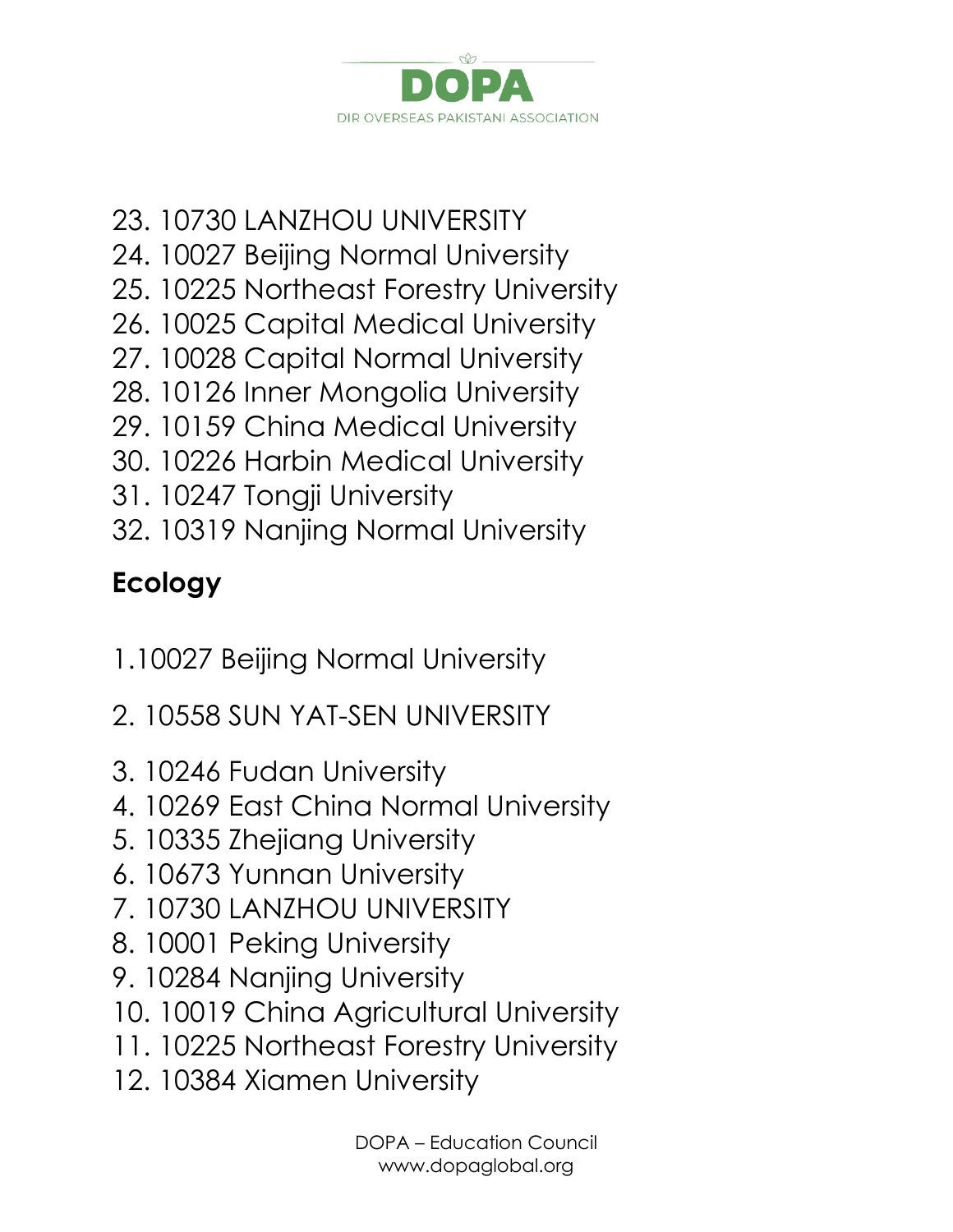

- 13. 10486 WUHAN UNIVERSITY
- 14. 10022 Beijing Forestry University
- 15. 10055 Nankai University
- 16. 10200 Northeast Normal University
- 17. 10298 Nanjing Forestry University
- 18. 10538 Central South University of Forestry and **Technology**
- 19. 10712 Northwest A&F University

# **Economics**

1-10002 Renmin University of China

- 2. 10001 Peking University
- 3. 10034 Central University of Finance and Economics
- 4. 10246 Fudan University
- 5. 10384 Xiamen University
- 6. 10003 Tsinghua University
- 7. 10055 Nankai University
- 8. 10272 Shanghai University of Finance and Economics
- 9. 10651 Southwest University of Finance and **Economics**

10. 10173 Dongbei University of Finance and **Economics** 

- 11. 10559 JINAN UNIVERSITY
- 12. 10004 Beijing Jiaotng University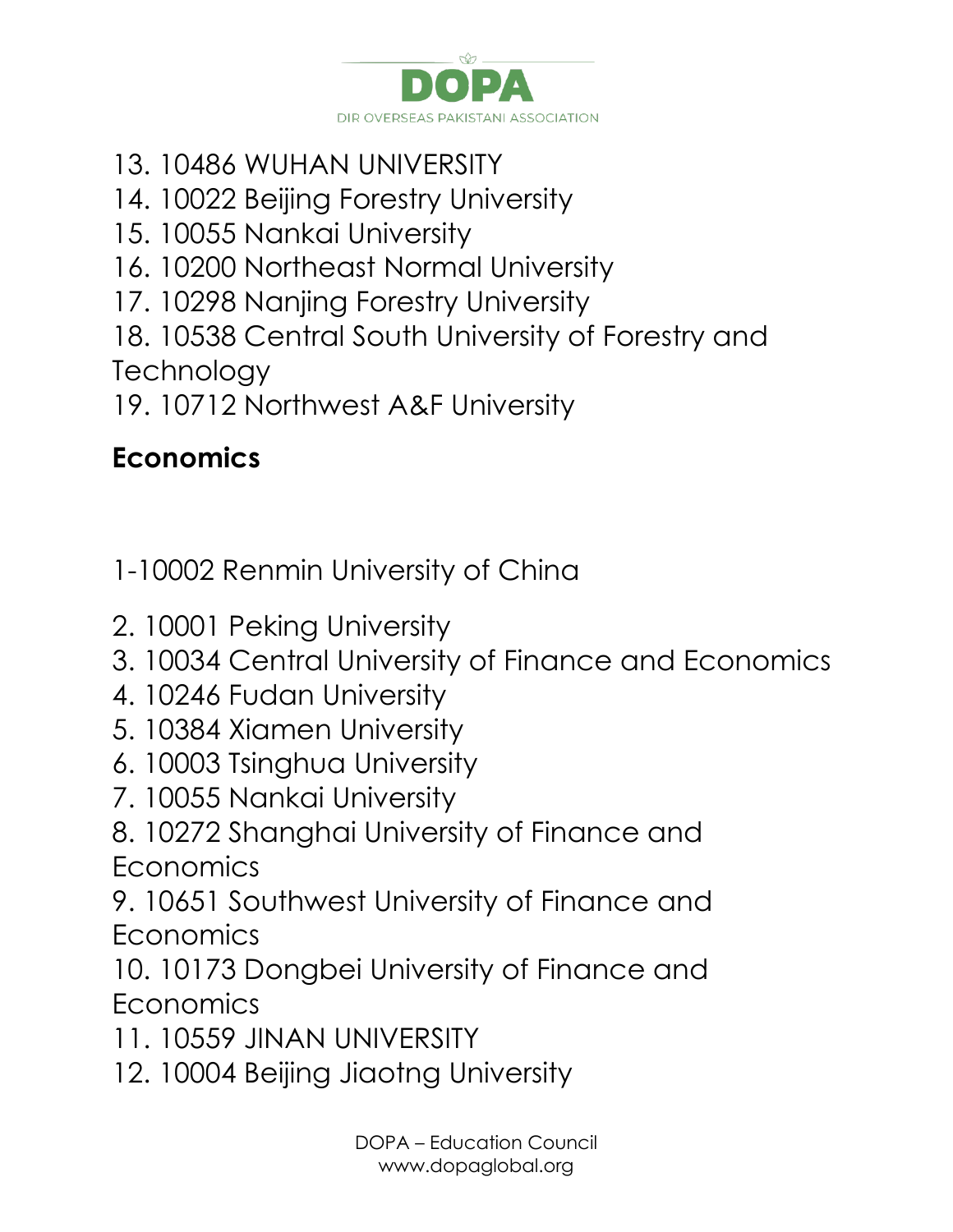

13. 10036 University of International Business and **Economics** 

14. 10038 Capital University of Economics and Business

- 15. 10422 SHANDONG UNIVERSITY
- 16. 10532 Hunan University
- 17. 10698 Xian Jiaotong University
- 18. 10486 WUHAN UNIVERSITY
- 19. 10520 Zhongnan University of Economics and Law
- 20. 10070 Tianjin University of Finance and Economics
- 21. 10140 Liaoning University
- 22. 10183 Jilin University
- 23. 10248 Shanghai Jiao Tong University
- 24. 10027 Beijing Normal University
- 25. 10487 Huazhong University of Science and

**Technology** 

- 26. 10125 Shanxi University of Finance and Economics
- 27. 10247 Tongji University
- 28. 10269 East China Normal University
- 29. 10611 Chongqing University
- 30. 10011 Beijing Technology and Business University
- 31. 10240 Harbin University of Commerce
- 32. 10327 NanJing University of Finance and Economics
- 33. 10353 Zhejiang Gongshang University
- 34. 10378 Anhui University of Finance and Economics
- 35. 11799 Chongqing Technology and Business **University**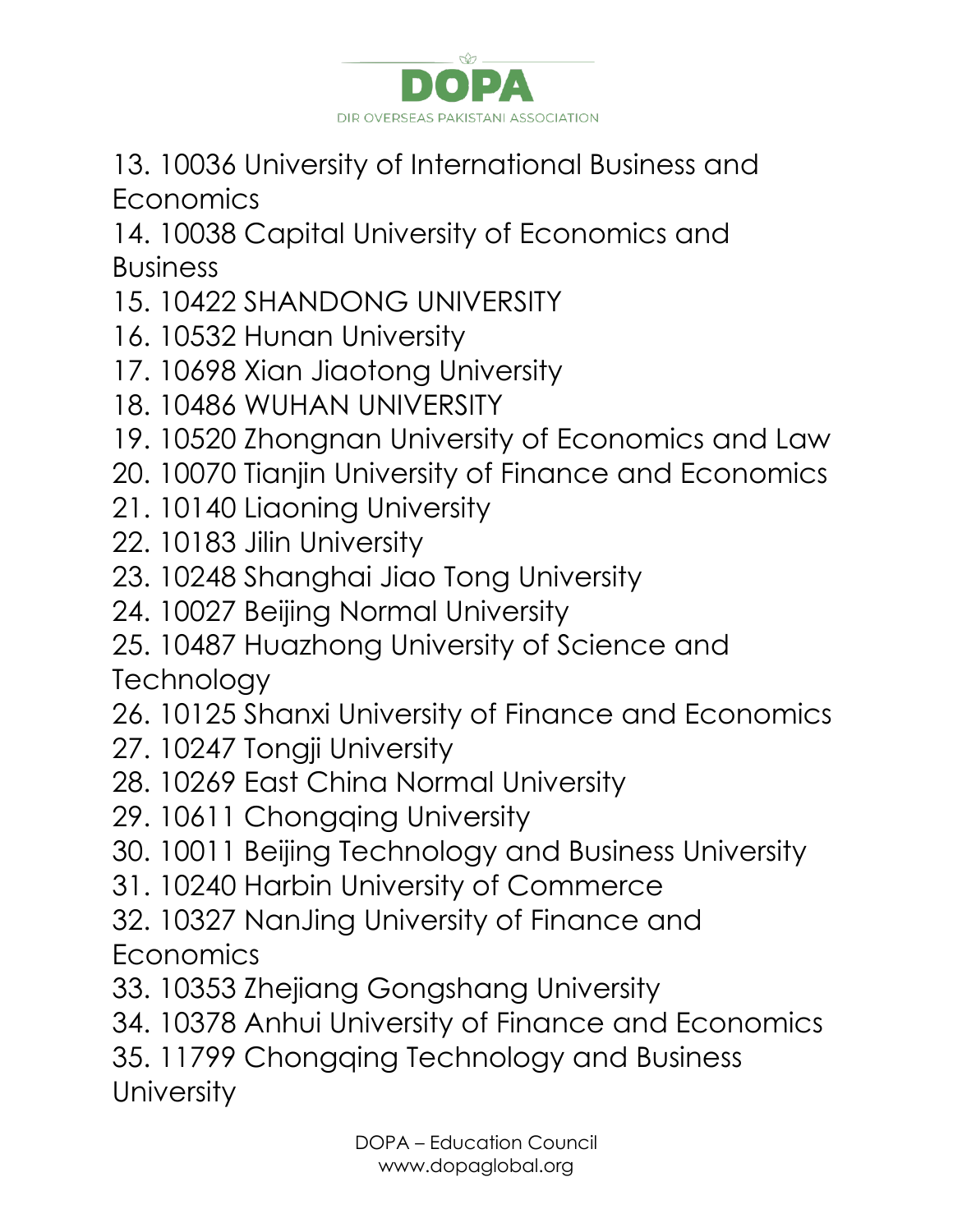

- 36. 10200 Northeast Normal University
- 37. 10280 Shanghai University
- 38. 10285 Soochow University
- 39. 10475 Henan University
- 40. 10491 China University of Geosciences
- 41. 10511 CENTRAL CHINA NORMAL UNIVERSITY
- 42. 10610 Sichuan University
- 43. 10730 LANZHOU UNIVERSITY
- 44. 11482 Zhejiang University of Finance and **Economics**
- 45. 10069 Tianjin University of Commerce
- 46. 10252 University of Shanghai for Science and **Technology**
- 47. 10273 Shanghai Institute of Foreign Trade
- 48. 10294 Hohai University
- 49. 10319 Nanjing Normal University
- 50. 10337 Zhejiang University of Techology
- 51. 10386 Fuzhou University
- 52. 10536 Changsha University of Scinece and **Technology**
- 53. 10635 Southwest University
- 54. 10656 Southwest University of Nationalities
- 55. 10689 Yunnan University Of Finance and Economics
- 56. 11560 Xian University of Finance and Economics
- 57. 11846 Guangdong University of Foreign Studies 58. 10053 China University of Political Science and Law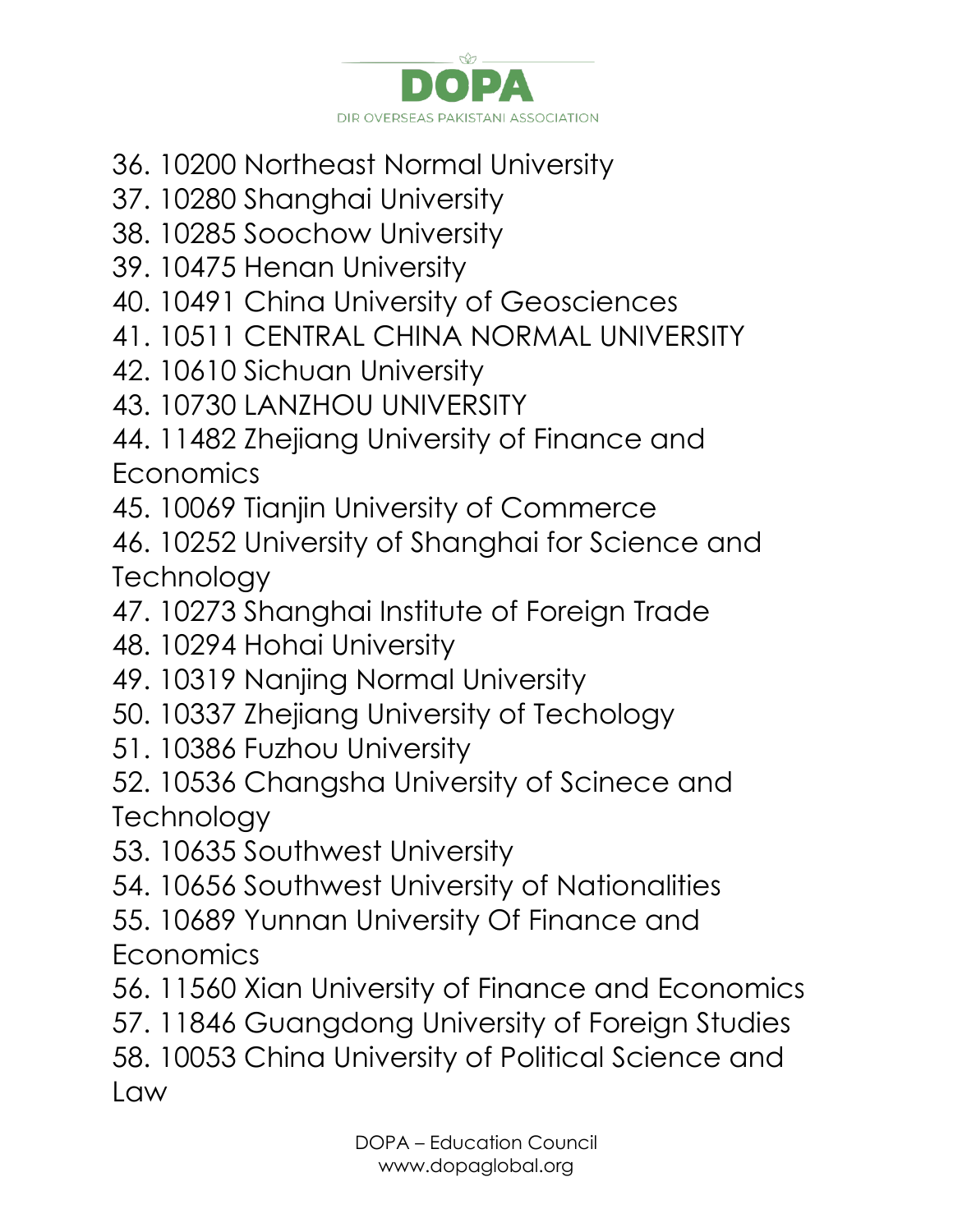

## **Computer Science and Technology**

- 1.10003 Tsinghua University
- 2. 90002 National University of Defense Technology
- 3. 10001 Peking University
- 4. 10006 Beihang University
- 5. 10213 Harbin Institute of Technology
- 6. 10248 Shanghai Jiao Tong University
- 7. 10335 Zhejiang University
- 8. 10284 Nanjing University
- 9. 10358 University of Science and Techology of China
- 10. 10145 Northeastern University
- 11. 10487 Huazhong University of Science and **Technology**
- 12. 10013 Beijing University of Posts and **Telecommunications**
- 13. 10247 Tongji University
- 14. 10486 WUHAN UNIVERSITY
- 15. 10614 University of Electronic Science and Technology of China
- 16. 10699 Northwest Polytechnical University
- 17. 10246 Fudan University
- 18. 10286 Southeast University
- 19. 10558 SUN YAT-SEN UNIVERSITY
- 20. 10183 Jilin University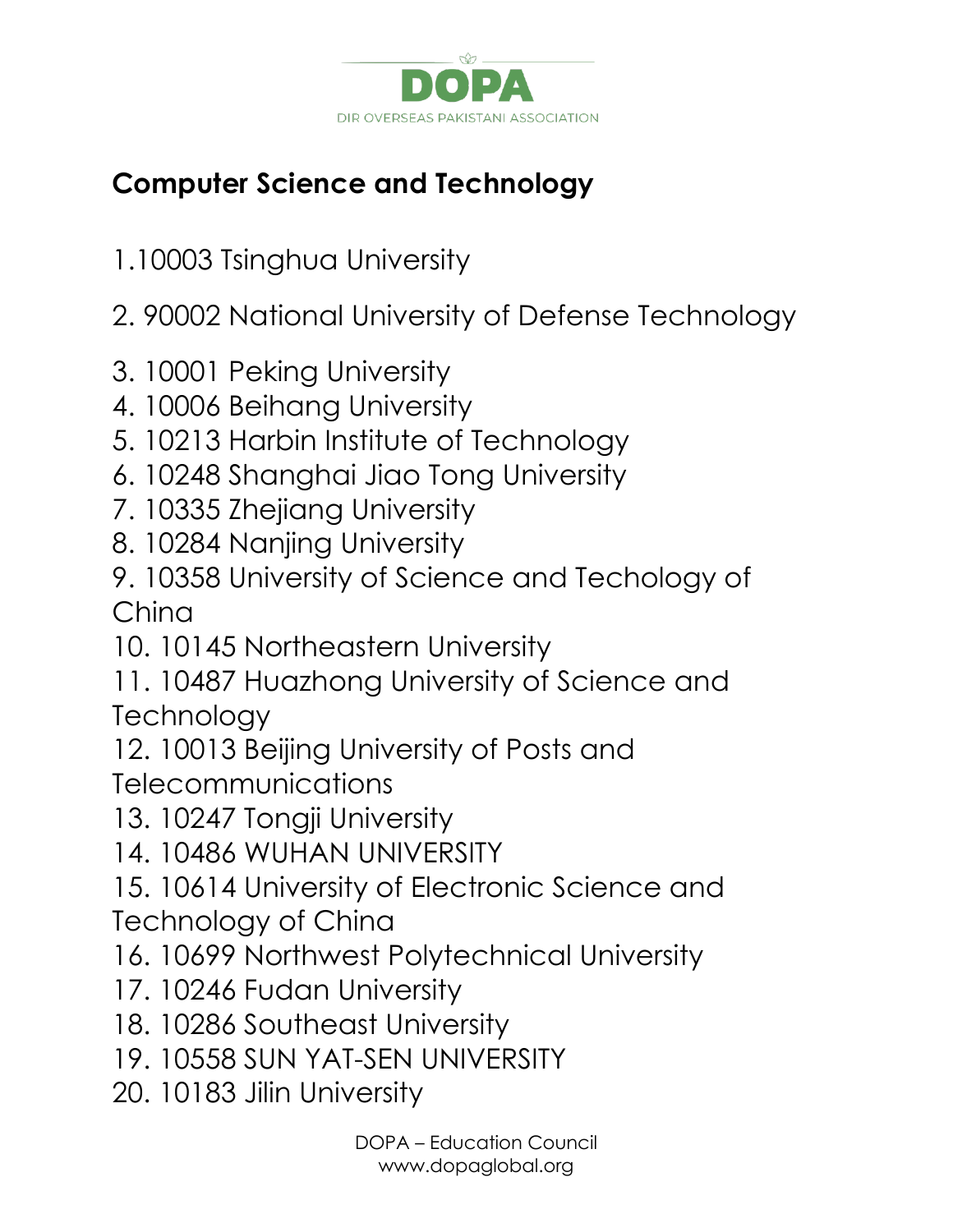

- 21. 10533 CENTRAL SOUTH UNIVERSITY
- 22. 10610 Sichuan University
- 23. 10611 Chongqing University
- 24. 10698 Xian Jiaotong University
- 25. 10701 Xidian University
- 26. 10002 Renmin University of China
- 27. 10004 Beijing Jiaotng University
- 28. 10005 Beijing University of Technology
- 29. 10007 Beijing Institue of Technology
- 30. 10056 Tianjin University
- 31. 10359 Hefei University of Techology
- 32. 10532 Hunan University
- 33. 10008 University of Science and Technology Beijing
- 34. 10141 Dalian University of Technology
- 35. 10217 Harbin Engineering University
- 36. 10287 Nanjing University of Aeronautics and **Astronautics**
- 37. 10422 SHANDONG UNIVERSITY
- 38. 10027 Beijing Normal University
- 39. 10055 Nankai University
- 40. 10269 East China Normal University

### **Environmental Science and Engineering**

- 1-10003 Tsinghua University
- 2. 10213 Harbin Institute of Technology
- 3. 10247 Tongji University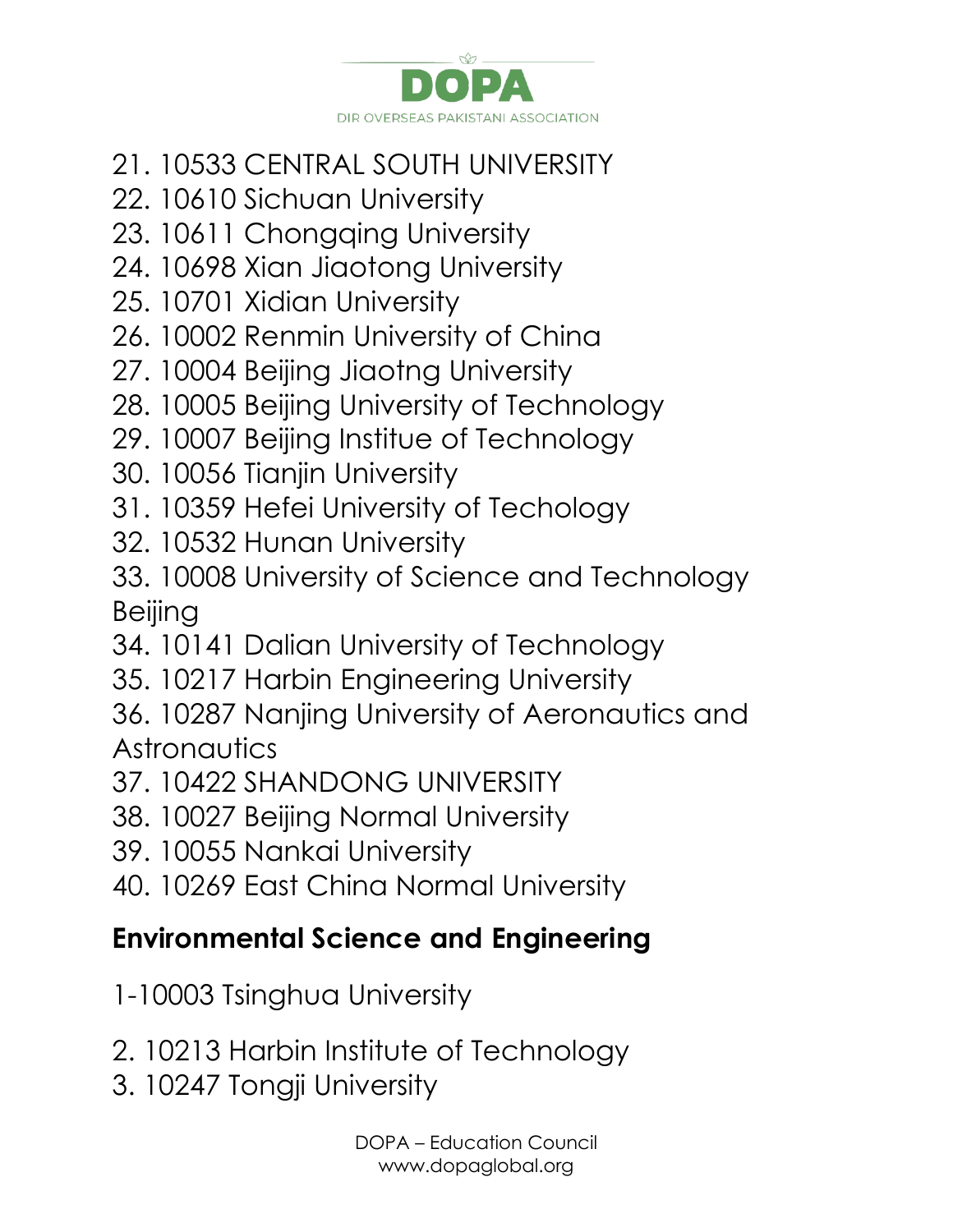

- 4. 10284 Nanjing University
- 5. 10001 Peking University
- 6. 10141 Dalian University of Technology
- 7. 10335 Zhejiang University
- 8. 10027 Beijing Normal University
- 9. 10055 Nankai University
- 10. 10056 Tianjin University
- 11. 10532 Hunan University
- 12. 10422 SHANDONG UNIVERSITY
- 13. 10423 Ocean University of China
- 14. 10005 Beijing University of Technology
- 15. 10246 Fudan University
- 16. 10248 Shanghai Jiao Tong University
- 17. 10358 University of Science and Technology of China
- 18. 10486 WUHAN UNIVERSITY
- 19. 10491 China University of Geosciences
- 20. 10561 South China University of Technology
- 21. 10008 University of Science and Technology Beijing
- 22. 10337 Zhejiang University of Technology
- 23. 10558 SUN YAT-SEN UNIVERSITY
- 24. 10611 Chongqing University
- 25. 10703 XIAN University of Architecture and **Technology**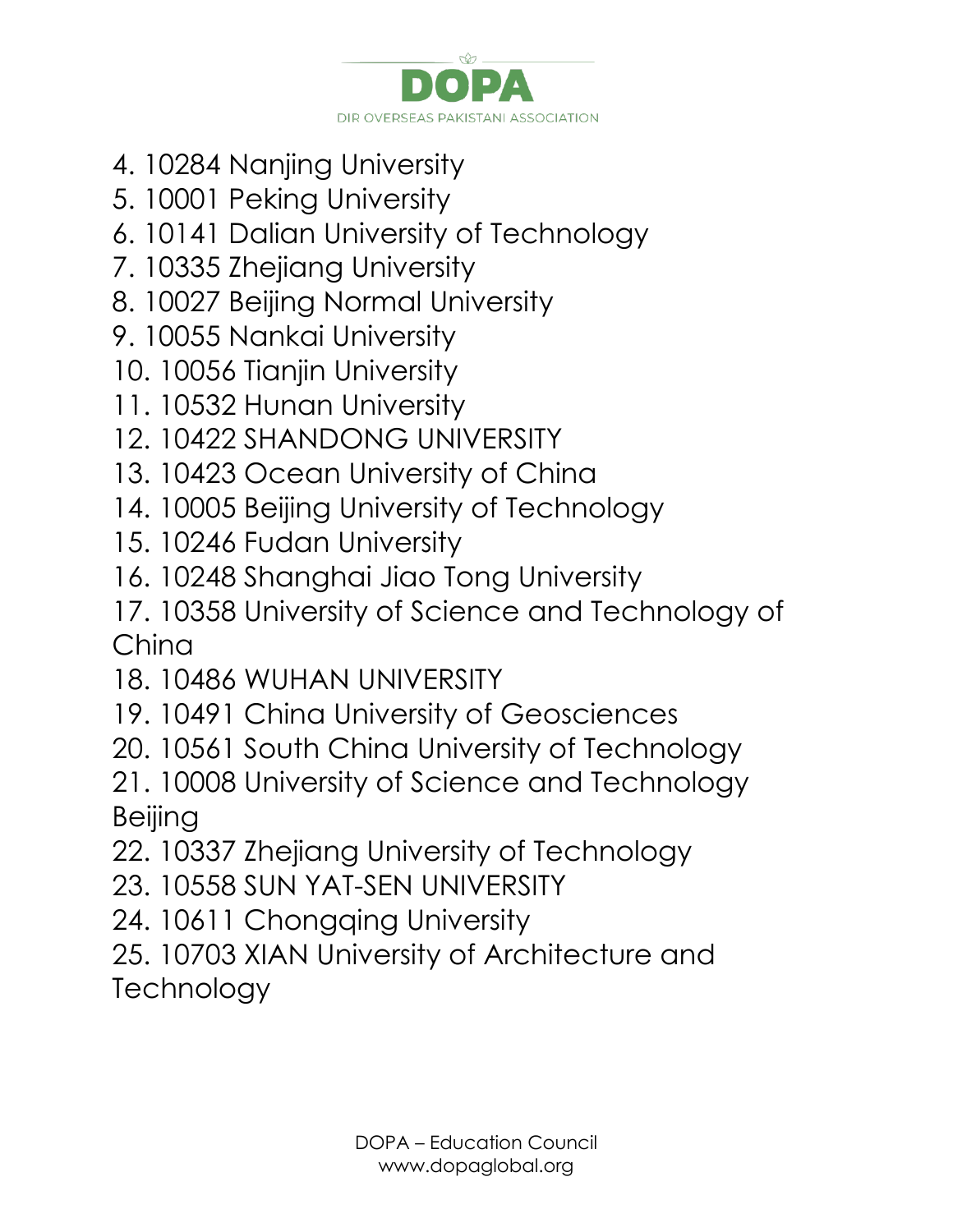

# **Geology**

- 1. 10284 Nanjing University
- 2. 10491 Chinese Geology University
- 3. 10001 Peking University
- 4. 10697 Northwestern University
- 5. 10358 China University of Science and Technology
- 6. 10616 Chengdu University of Technology
- 7. 10183 Jilin University
- 8. 10335 Zhejiang University
- 9. 10359 Hefei University
- 10. 11414 China University of Petroleum
- 11. 10290 Chinese University of Mining
- 12. 10558 Sun Yat-sen University
- 13. 10730 Lanzhou University
- 14. 10710 Chang'an University
- 15. 10635 Southwest University
- 16. 10489 Yangtze University

# **Statistics**

- 1.10002 Renmin University of China
- 2. 10001 Peking University
- 3. 10384 Xiamen University
- 4. 10055 Nankai University
- 5. 10200 Northeast Normal University
- 6. 10269 East China Normal University
- 7. 10272 Shanghai University of Finance and **Economics**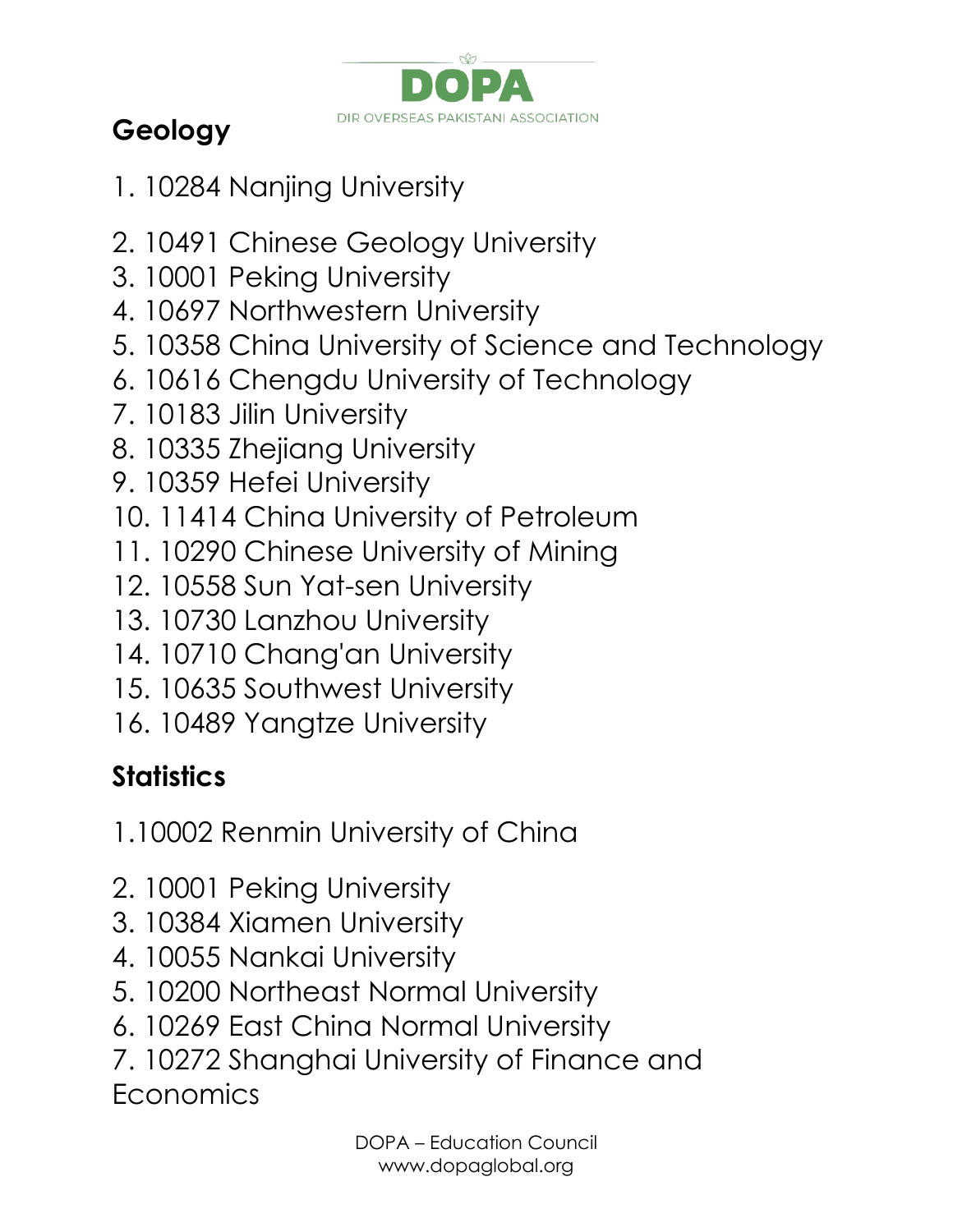

8. 10353 Zhejiang Gongshang University

9. 10358 University of Science and Techology of China

10. 10422 SHANDONG UNIVERSITY

- 11. 10004 Beijing Jiaotng University
- 12. 10027 Beijing Normal University
- 13. 10034 Central University of Finance and **Economics**

14. 10173 Dongbei University of Finance and **Economics** 

- 15. 10028 Capital Normal University
- 16. 10038 Capital University of Economics and Business
- 17. 10246 Fudan University
- 18. 10335 Zhejiang University
- 19. 10558 SUN YAT-SEN UNIVERSITY
- 20. 10003 Tsinghua University
- 21. 10248 Shanghai Jiao Tong University
- 22. 10532 Hunan University
- 23. 10533 CENTRAL SOUTH UNIVERSITY
- 24. 10559 JINAN UNIVERSITY
- 25. 10610 Sichuan University
- 26. 10213 Harbin Institute of Technology

## **Mathematics**

1-10001 Peking University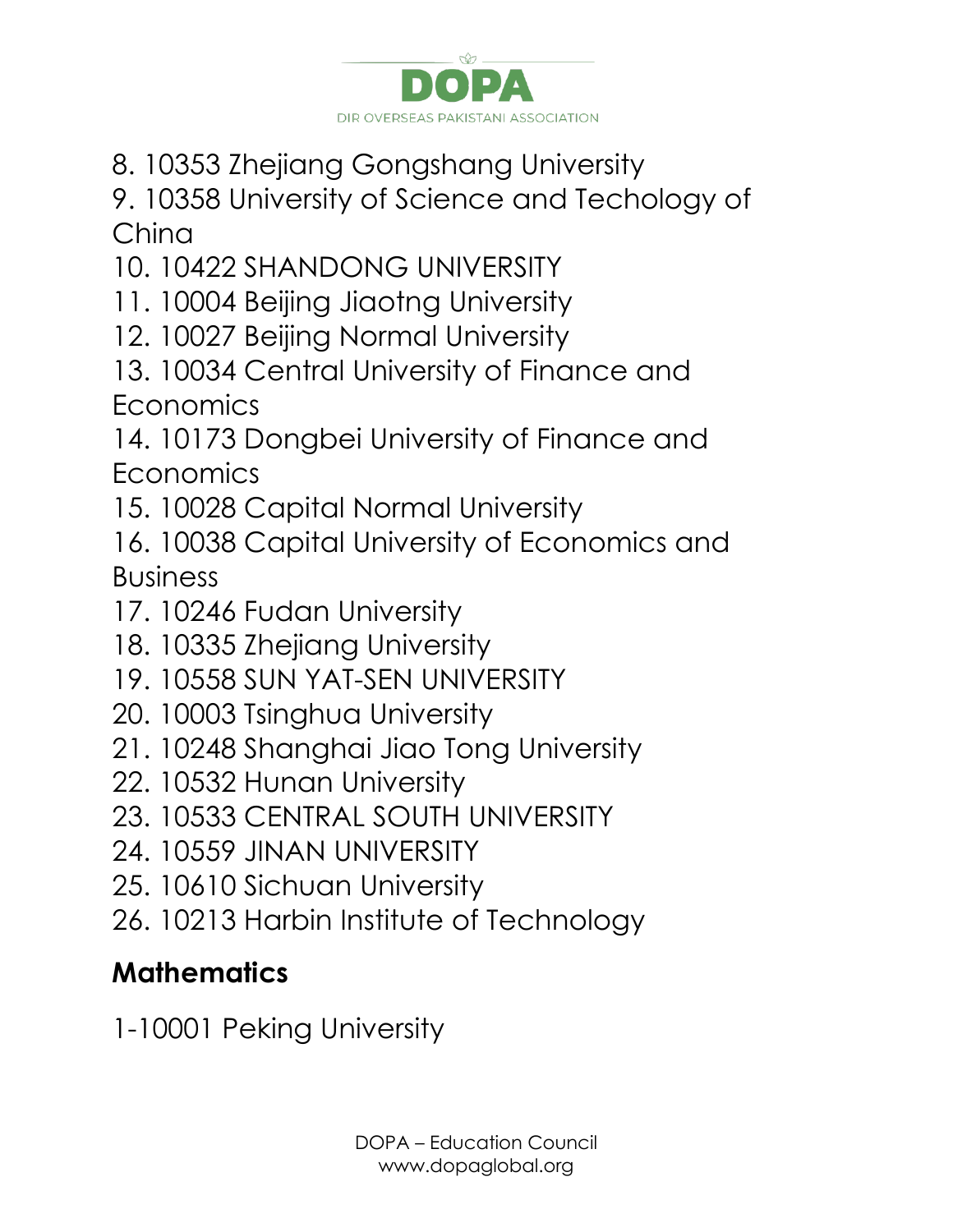

- 2. 10246 Fudan University
- 3. 10422 SHANDONG UNIVERSITY

4. 10358 University of Science and Techology of China

- 5. 10003 Tsinghua University
- 6. 10027 Beijing Normal University
- 7. 10055 Nankai University
- 8. 10486 WUHAN UNIVERSITY
- 9. 10284 Nanjing University
- 10. 10335 Zhejiang University
- 11. 10610 Sichuan University
- 12. 10698 Xian Jiaotong University
- 13. 10028 Capital Normal University
- 14. 10248 Shanghai Jiao Tong University
- 15. 10269 East China Normal University
- 16. 10183 Jilin University
- 17. 10530 Xiangtan University
- 18. 10558 SUN YAT-SEN UNIVERSITY
- 19. 10730 LANZHOU UNIVERSITY
- 20. 10141 Dalian University of Technology
- 21. 10213 Harbin Institute of Technology
- 22. 10285 Soochow University
- 23. 10384 Xiamen University
- 24. 10511 CENTRAL CHINA NORMAL UNIVERSITY
- 25. 10247 Tongji University
- 26. 10280 Shanghai University
- 27. 10533 CENTRAL SOUTH UNIVERSITY
- 28. 10200 Northeast Normal University
- 29. 10319 Nanjing Normal University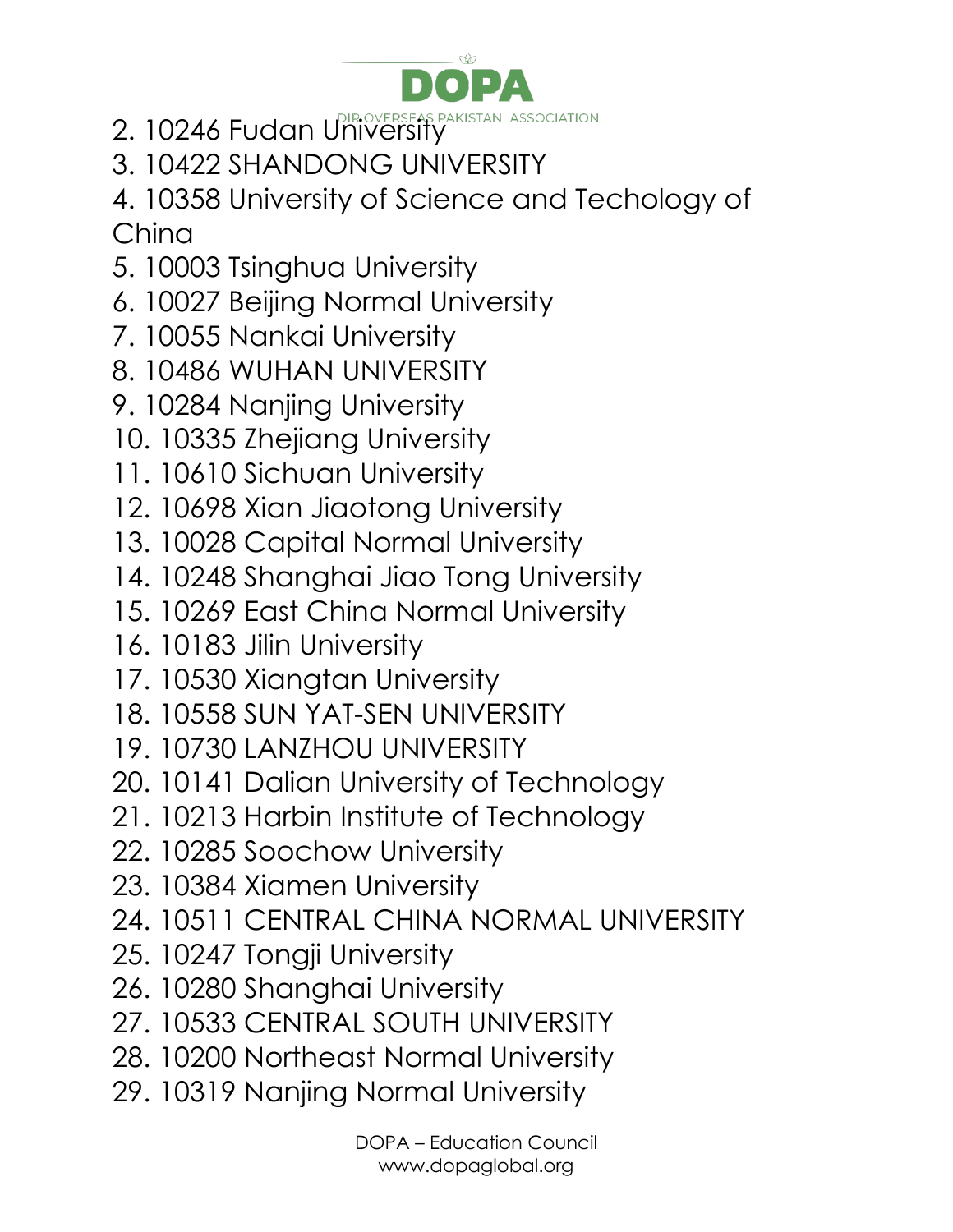

30. 10446 Qufu Normal University

#### 31. 10487 Huazhong University of Science and **Technology**

- 32. 10532 Hunan University
- 33. 10574 SOUTH CHINA NORMAL UNIVERSITY
- 34. 10635 Southwest University

### **Pharmacological Sciences Universities**

1-10001 Peking University

- 2. 10023 Beijing Union Medical College
- 3. 10316 China Pharmaceutical University
- 4. 10163 Shenyang Pharmaceutical University
- 5. 10246 Fudan University
- 6. 90030 Second Military Medical University
- 7. 10335 Zhejiang University
- 8. 10610 Sichuan University
- 9. 10226 Harbin Medical University
- 10. 10248 Shanghai Jiaotong University
- 11. 10422 Shandong University
- 12. 10423 Ocean University of China
- 13. 10533 South University
- 14. 10558 Sun Yat-sen
- 15. 90032 Fourth Military Medical University
- 16. 10487 Huazhong University of Science and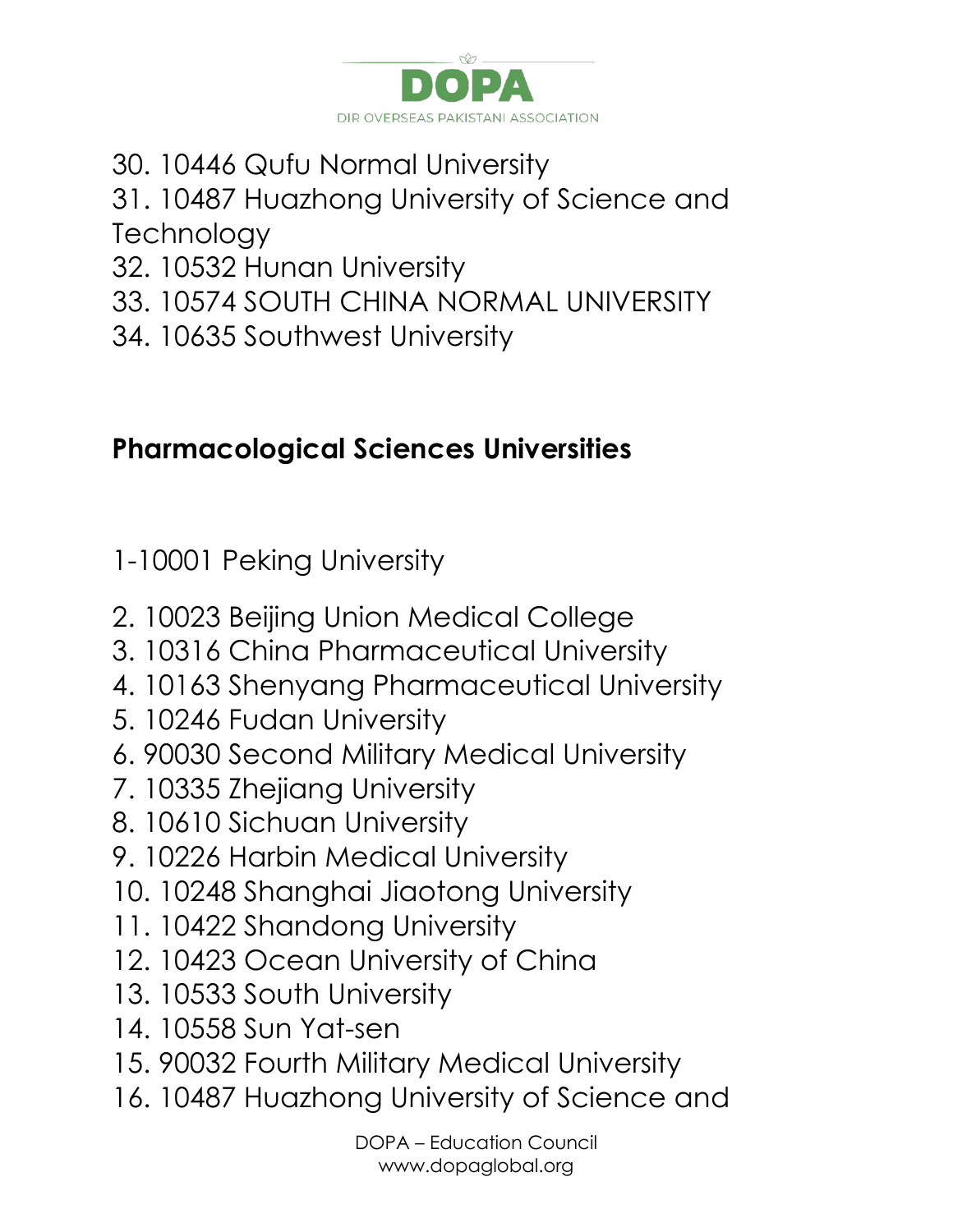

**Technology** 

- 17. 10159 Chinese Medical University
- 18. 10285 Suzhou University
- 19. 10698 Xi'an Jiaotong University
- 20. 10025 Capital Medical University
- 21. 10062 Tianjin Medical University
- 22. 10337 Zhejiang University
- 23. 10343 Wenzhou Medical College
- 24. 10366 Anhui Medical University
- 25. 10486 Wuhan University
- 26. 10631 Chongqing Medical University
- 27. 10055 Nankai
- 28. 10459 Zhengzhou University
- 29. 10598 Guangxi Medical University
- 30. 10730 Lanzhou University
- 31. 10760 Xinjiang Medical University

### **Agricultural Resource and Environment Sciences**

- 1-10019 China Agricultural University
- 2. 10307 Nanjing Agricultural University
- 3. 10335 Zhejiang University
- 4. 10712 Northwest A&F University
- 5. 10504 HUAZHONG AGRICULTURAL UNIVERSITY
- 6. 10635 Southwest University
- 7. 10157 Shenyang Agricultural University
- 8. 10537 Hunan Agricultural University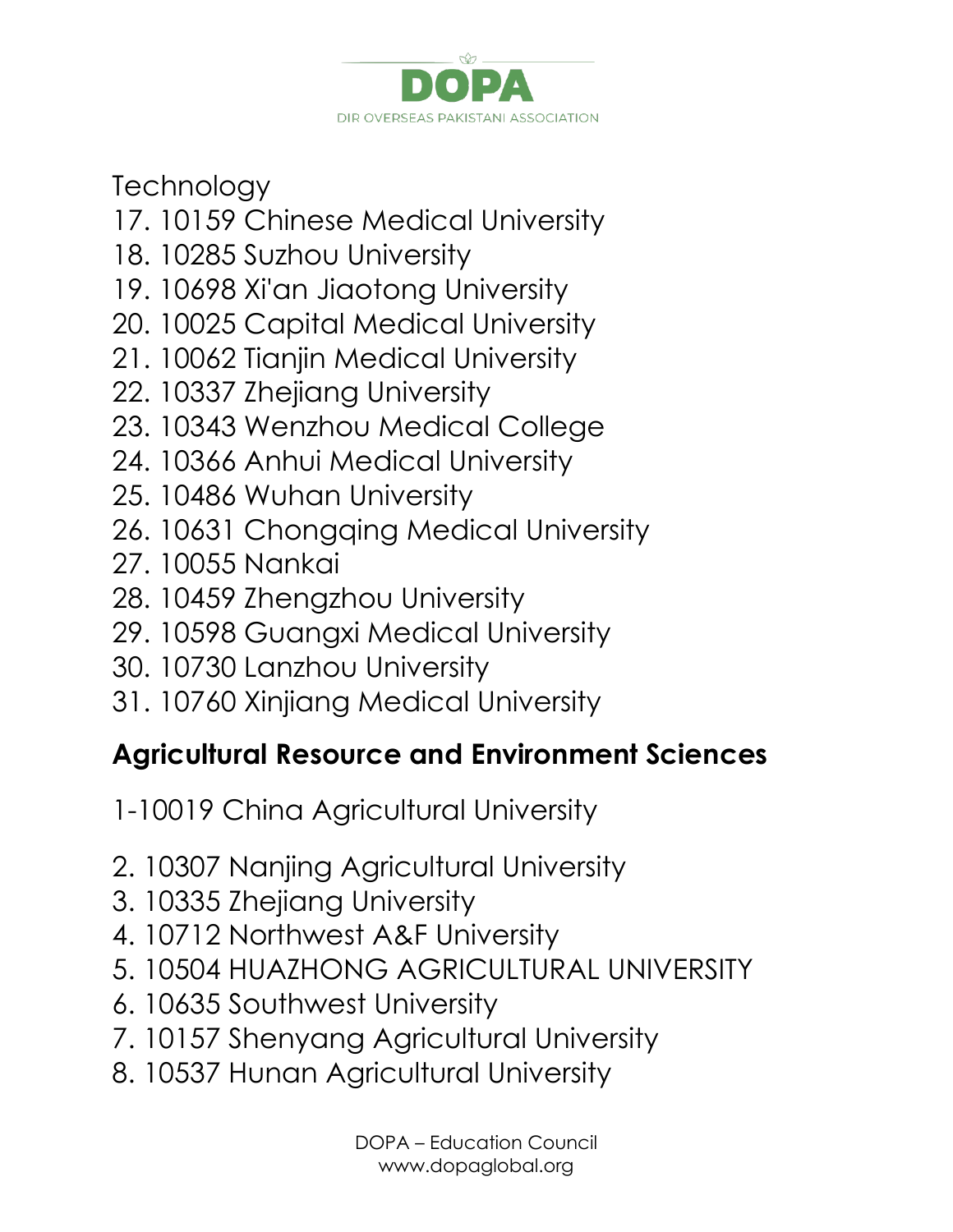

- 9. 10086 Hebei Agricultural University
- 10. 10434 SHANDONG AGRICULTURAL UNIVERSITY
- 11. 10341 Zhejiang A&F University
- 12. 10466 Henan Agricultural University
- 13. 10491 China University of Geosciences
- 14. 10676 Yunnan Agricultural University
- 15. 10593 GUANGXI UNIVERSITY
- 16. 10759 Shihezi University
- 17. 10758 Xinjiang Agricultural University

## **Agricultural Engineering**

- 1.10019 China Agricultural University
- 2. 10335 Zhejiang University
- 3. 10183 Jilin University
- 4. 10712 Northwest A&F University
- 5. 10299 Jiangsu University
- 6. 10564 South China Agricultural University
- 7. 10224 Northeast Agricultural University
- 8. 10129 Inner Mongolia Agricultural University
- 9. 10466 Henan Agricultural University
- 10. 10157 Shenyang Agricultural University
- 11. 10294 Hohai University
- 12. 10307 Nanjing Agricultural University
- 13. 10434 SHANDONG AGRICULTURAL UNIVERSITY
- 14. 10504 HUAZHONG AGRICULTURAL UNIVERSITY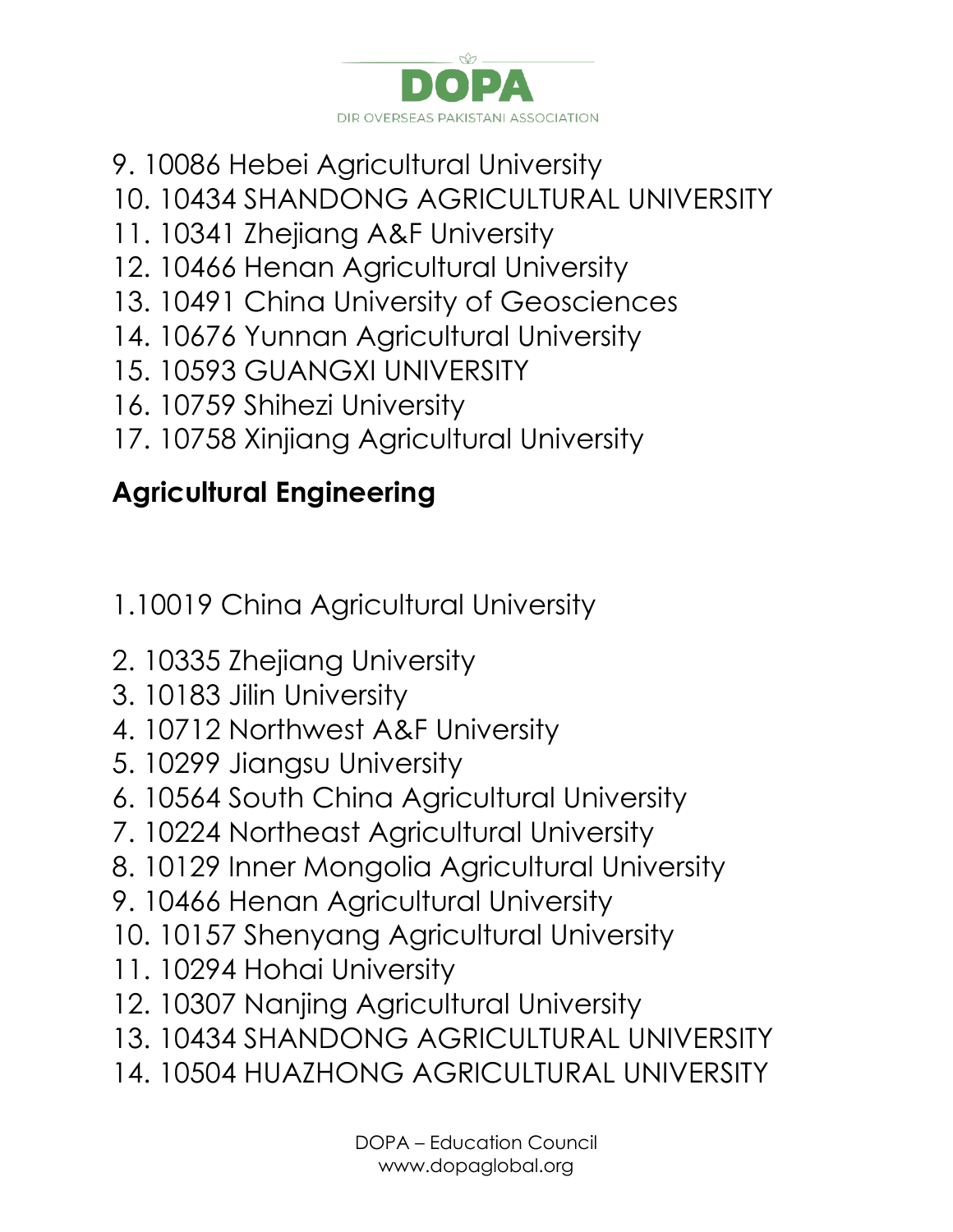

- 15. 10635 Southwest University
- 16. 10681 Yunnan Normal University
- 17. 10086 Hebei Agricultural University
- 18. 10113 Shanxi Agricultural University
- 19. 10733 Gansu Agricultural University

### **Veterinary Medicine – DVM**

1. 10019 China Agricultural University 2. 10504 HUAZHONG AGRICULTURAL UNIVERSITY 3. 10307 Nanjing Agricultural University 4. 10183 Jilin University 5. 11117 Yangzhou University 6. 10224 Northeast Agricultural University 7. 10564 South China Agricultural University 8. 10712 Northwest A&F University 9. 10626 Sichuan Agricultural University 10. 10434 SHANDONG AGRICULTURAL UNIVERSITY 11. 10733 Gansu Agricultural University 12. 10113 Shanxi Agricultural University 13. 10466 Henan Agricultural University 14. 10129 Inner Mongolia Agricultural University 15. 10086 Hebei Agricultural University 16. 10635 Southwest University 17. 10020 Beijing University of Agriculture 18. 10061 Tianjin Agricultural University 19. 10157 Shenyang Agricultural University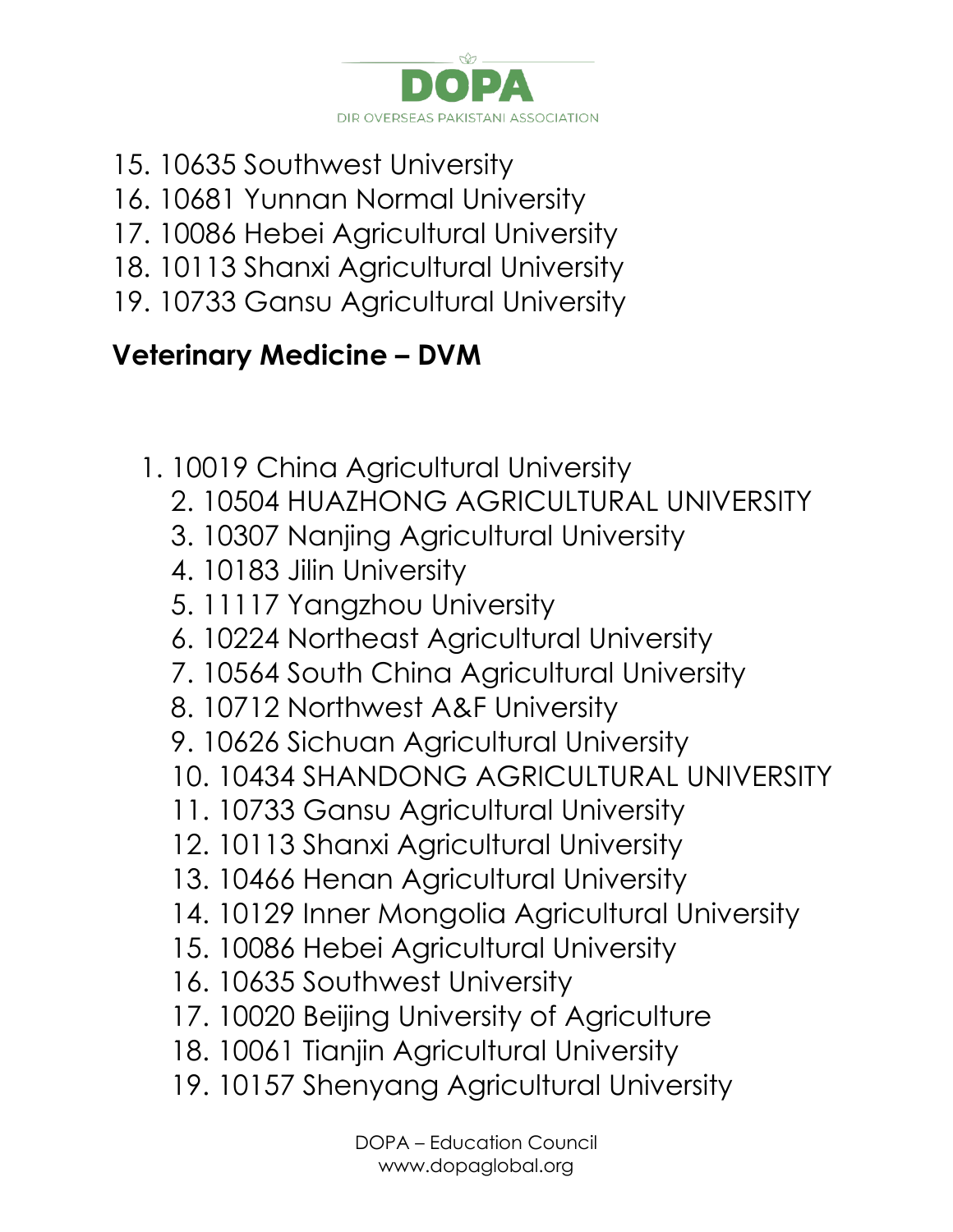

20. 10467 Henna Institute of Science and **Technology** 

- 21. 10742 Northwest University for Nationalities
- 22. 10758 Xinjiang Agricultural University

# **Public Administration**

- 1.10002 Renmin University of China
- 2. 10003 Tsinghua University
- 3. 10001 Peking University
- 4. 10486 WUHAN UNIVERSITY
- 5. 10487 Huazhong University of Science and **Technology**
- 6. 10558 SUN YAT-SEN UNIVERSITY
- 7. 10027 Beijing Normal University
- 8. 10246 Fudan University
- 9. 10248 Shanghai Jiao Tong University
- 10. 10307 Nanjing Agricultural University
- 11. 10384 Xiamen University
- 12. 10006 Beihang University
- 13. 10183 Jilin University
- 14. 10610 Sichuan University
- 15. 10145 Northeastern University
- 16. 10269 East China Normal University
- 17. 10530 Xiangtan University
- 18. 10173 Dongbei University of Finance and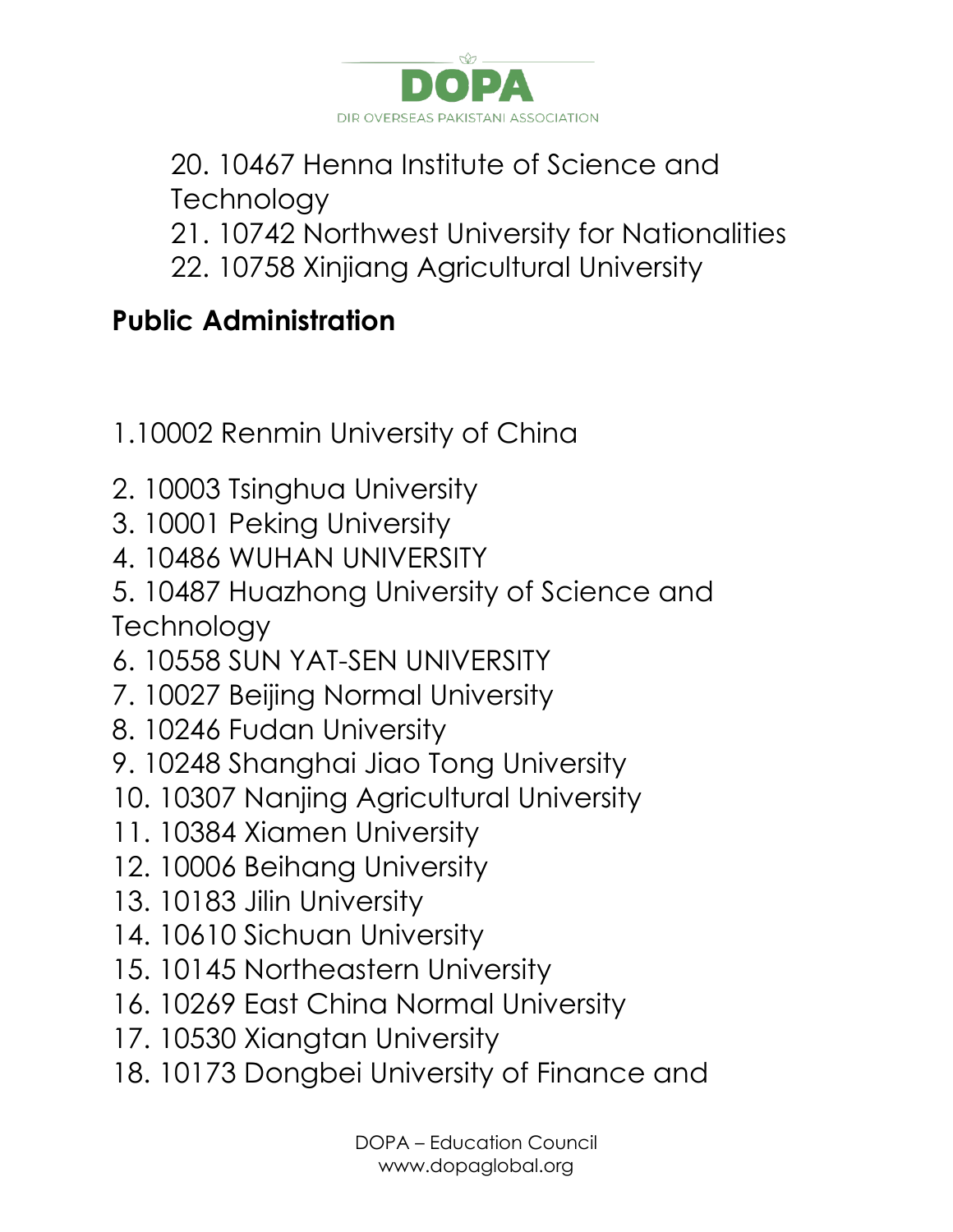

**Economics** 

- 19. 10247 Tongji University
- 20. 10491 China University of Geosciences
- 21. 10520 Zhongnan University of Economics and Law
- 22. 10611 Chongqing University
- 23. 10730 LANZHOU UNIVERSITY
- 24. 10034 Central University of Finance and **Economics**
- 25. 10036 University of International Business and **Economics**
- 26. 10141 Dalian University of Technology
- 27. 10216 Yanshan University
- 28. 10459 Zhengzhou University

## **Business Administration**

- 1. 10002 Renmin University of China
- 2. 10698 Xian Jiaotong University
- 3. 10003 Tsinghua University
- 4. 10558 SUN YAT-SEN UNIVERSITY
- 5. 10384 Xiamen University
- 6. 10001 Peking University
- 7. 10055 Nankai University
- 8. 10141 Dalian University of Technology
- 9. 10248 Shanghai Jiao Tong University
- 10. 10272 Shanghai University of Finance and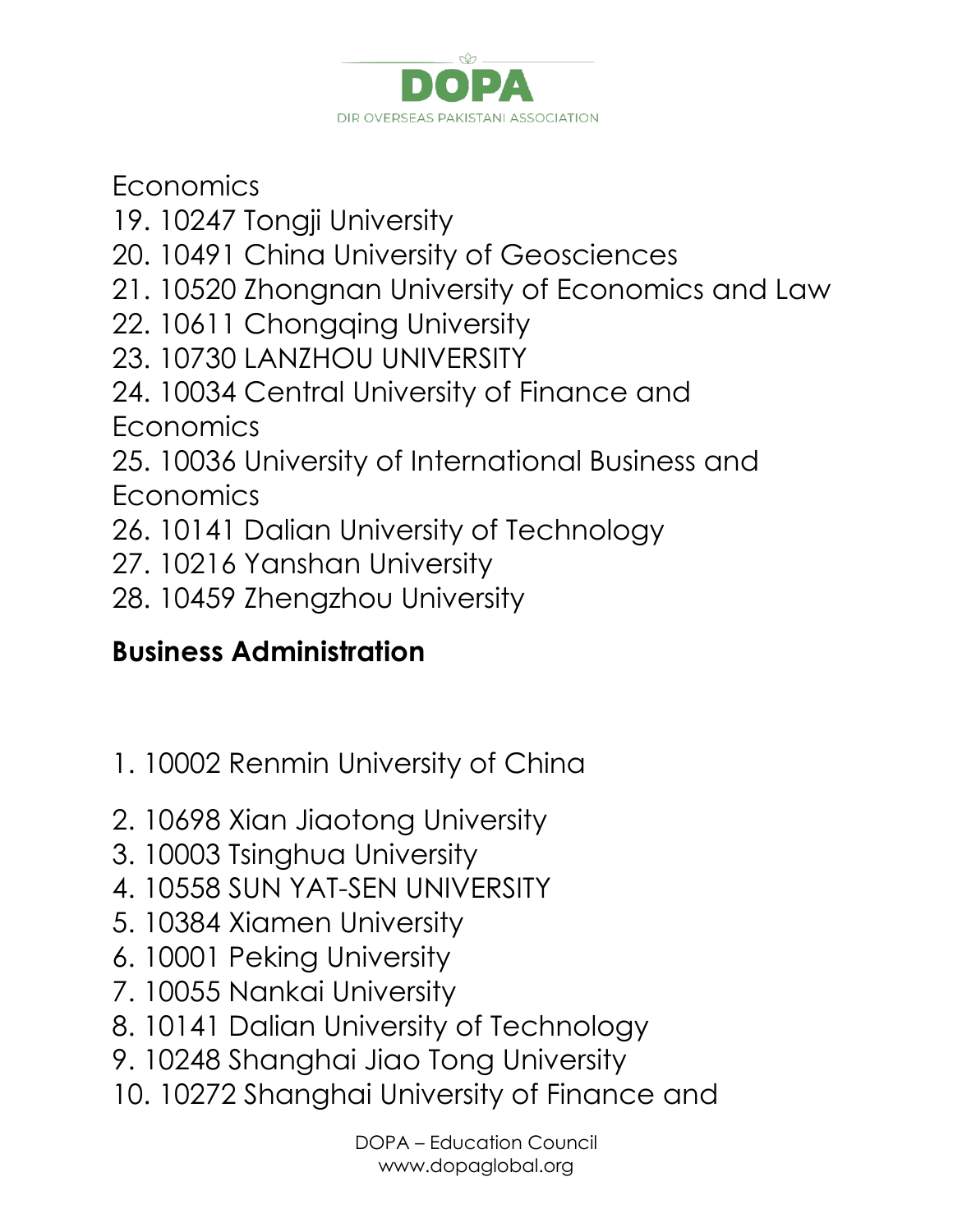

**Economics** 

- 11. 10284 Nanjing University
- 12. 10173 Dongbei University of Finance and **Economics**
- 13. 10246 Fudan University
- 14. 10486 WUHAN UNIVERSITY
- 15. 10532 Hunan University
- 16. 10651 Southwest University of Finance and Economics

17. 10034 Central University of Finance and Economics

- 18. 10036 University of International Business and Economics
- 19. 10056 Tianjin University
- 20. 10611 Chongqing University
- 21. 10614 University of Electronic Science and Technology of China
- 22. 10487 Huazhong University of Science and **Technology**
- 23. 10561 South China University of Technology
- 24. 10183 Jilin University
- 25. 10422 SHANDONG UNIVERSITY
- 26. 10520 Zhongnan University of Economics and Law
- 27. 10610 Sichuan University
- 28. 10613 Southwest Jiaotong University
- 29. 10070 Tianjin University of Finance and Economics
- 30. 10079 North China Electric Power Technology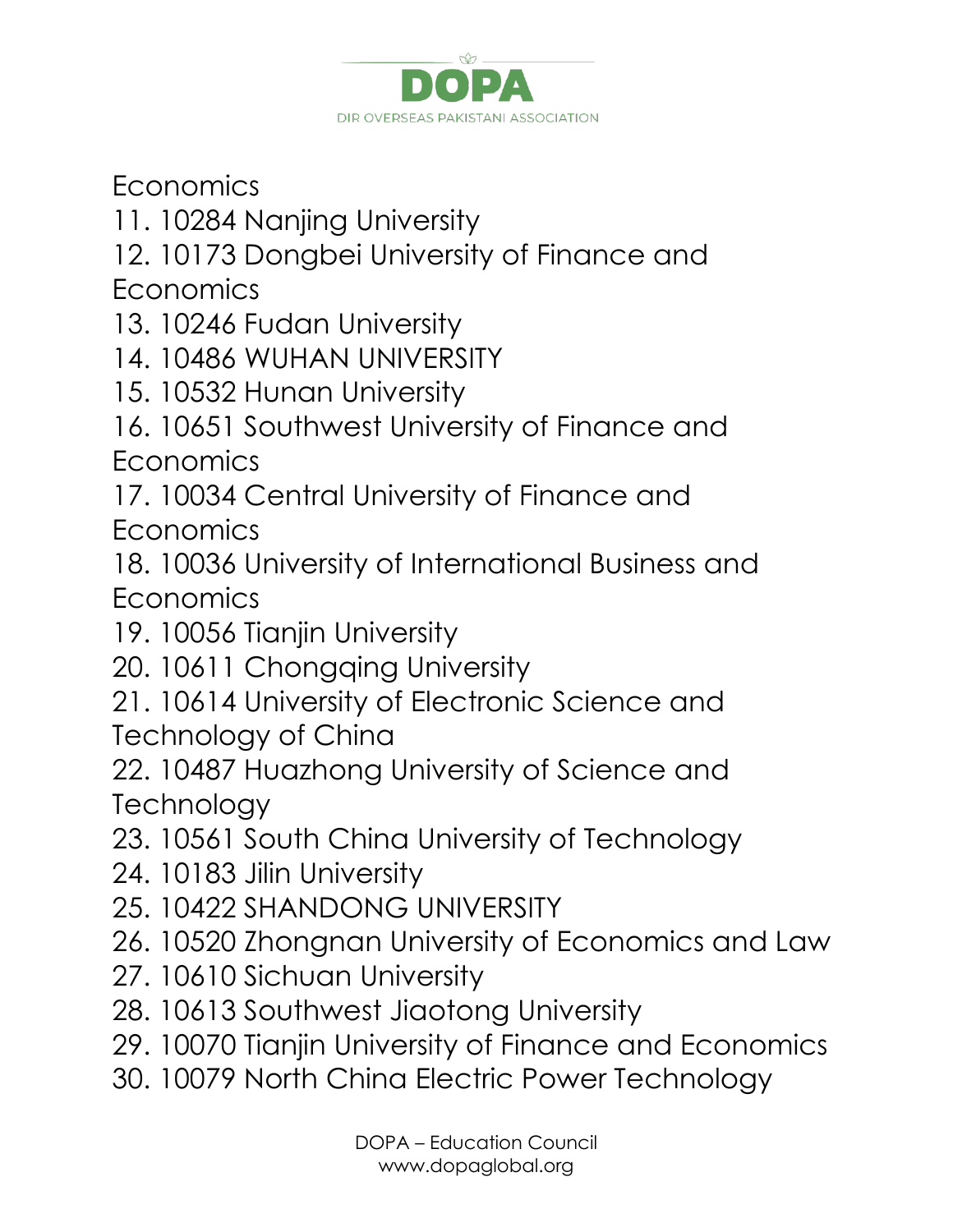

- 31. 10125 Shanxi University of Finance and Economics
- 32. 10213 Harbin Institute of Technology
- 33. 10247 Tongji University

### **History Universities**

- 1. 10001 Peking University
- 2. 10183 Jilin University
- 3. 10422 SHANDONG UNIVERSITY
- 4. 10697 Northwest University
- 5. 10610 Sichuan University
- 6. 10284 Nanjing University
- 7. 10055 Nankai University
- 8. 10459 Zhengzhou University
- 9. 10558 SUN YAT-SEN UNIVERSITY
- 10.10246 Fudan University
- 11.10384 Xiamen University
- 12.10486 WUHAN UNIVERSITY
- 13.10094 Hebei Normal University
- 14.10335 Zhejiang University
- 15.10637 Chongqing Normal University
- 16.10002 Renmin University of China
- 17.10027 Beijing Normal University
- 18.10028 Capital Normal University
- 19.10108 Shanxi University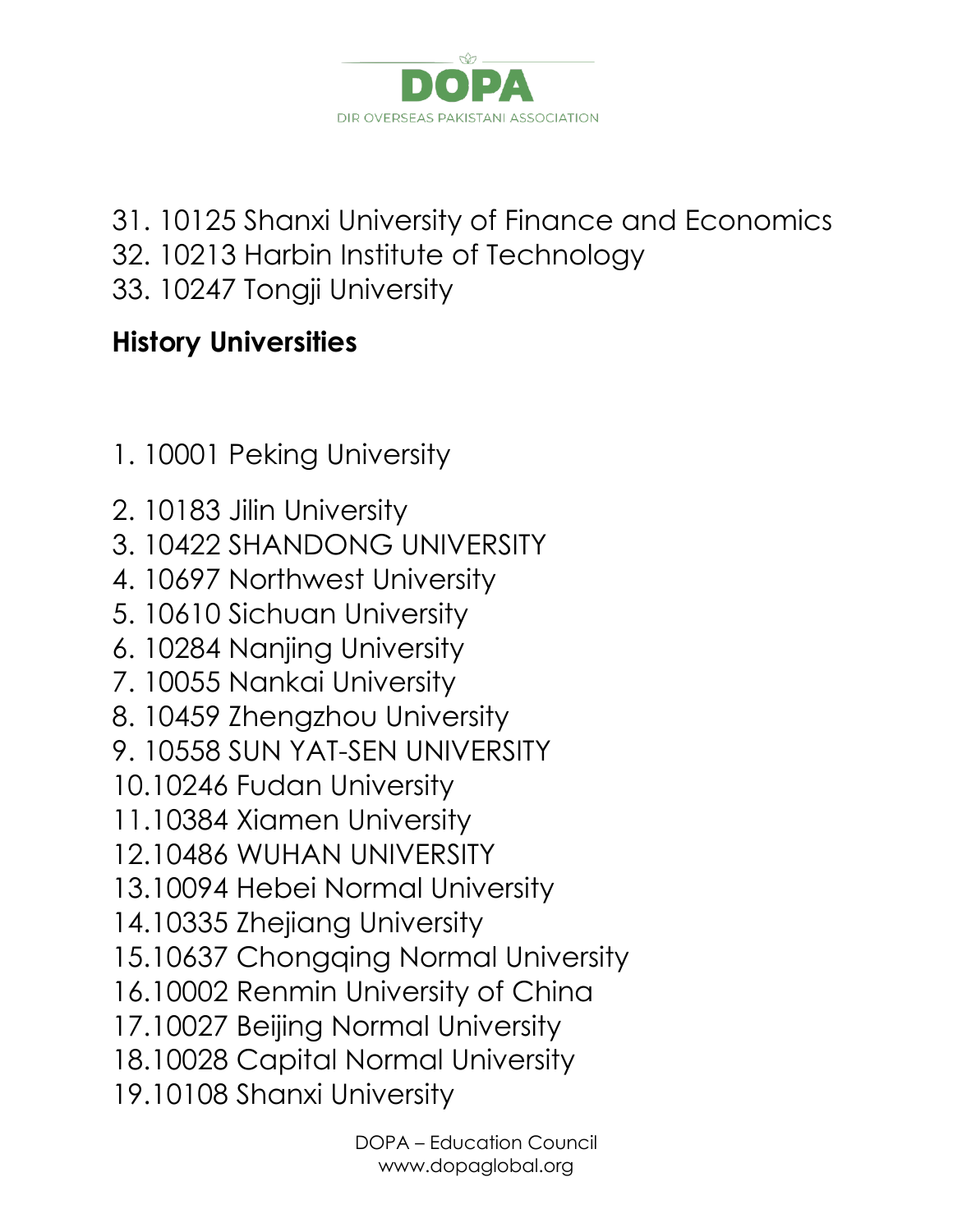![](_page_23_Picture_0.jpeg)

20.10319 Nanjing Normal University 21.10357 Anhui University 22.10475 Henan University 23.11417 Beijing Union University

#### **Political Science Universities**

- 1.10001 Peking University
- 2. 10002 Renmin University of China
- 3. 10246 Fudan University
- 4. 10511 CENTRAL CHINA NORMAL UNIVERSITY
- 5. 10055 Nankai University
- 6. 10284 Nanjing University
- 7. 10183 Jilin University
- 8. 10422 SHANDONG UNIVERSITY
- 9. 10053 China University of Political Science and Law
- 10. 10673 Yunnan University
- 11. 10003 Tsinghua University
- 12. 10200 Northeast Normal University
- 13. 10285 Soochow University
- 14. 10486 WUHAN UNIVERSITY
- 15. 10065 Tianjin Normal University
- 16. 10269 East China Normal University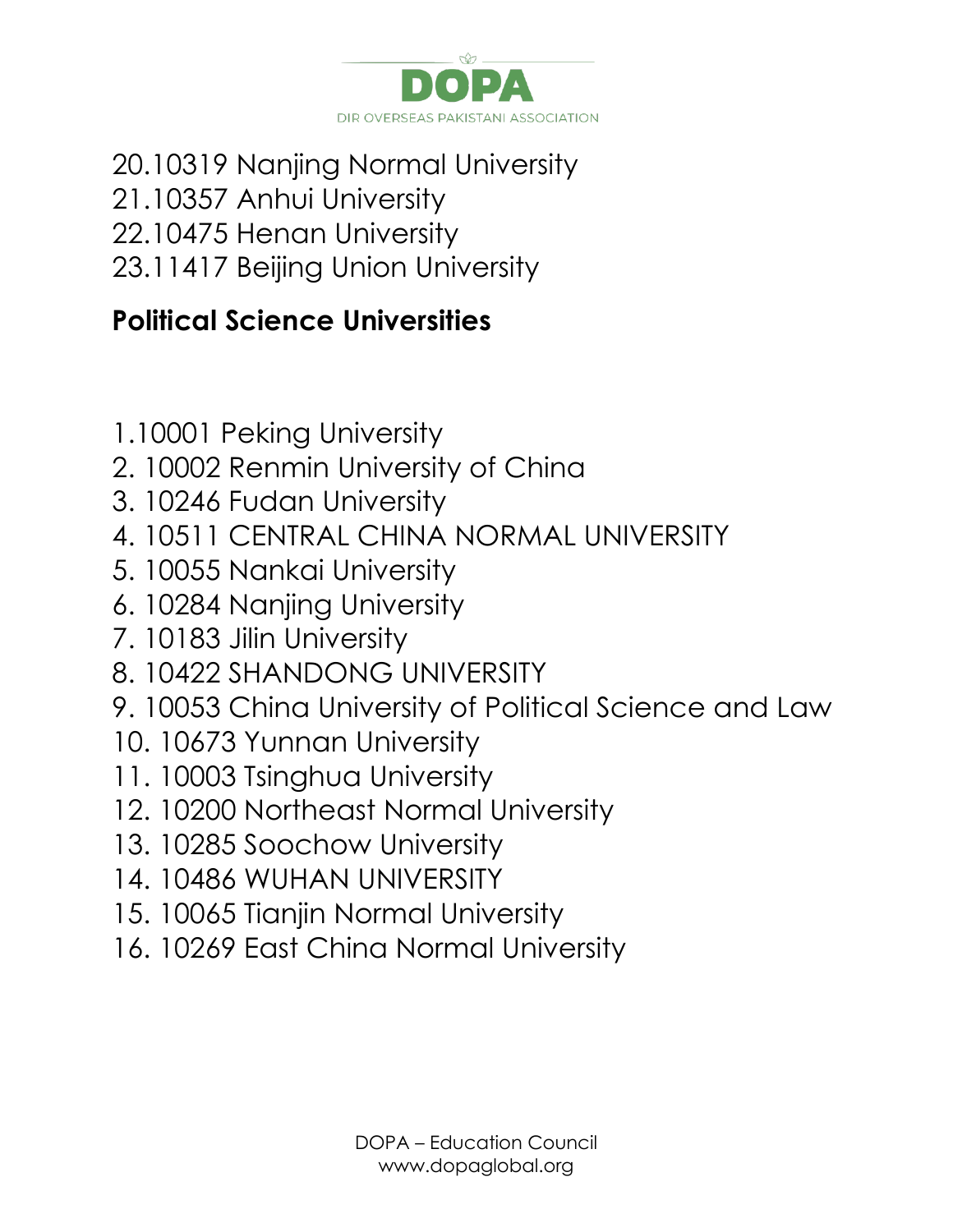![](_page_24_Picture_0.jpeg)

### **Sociology**

- 1. 10002 Renmin University of China
	- 2. 10001 Peking University
	- 3. 10284 Nanjing University
	- 4. 10558 SUN YAT-SEN UNIVERSITY
	- 5. 10003 Tsinghua University
	- 6. 10246 Fudan University
	- 7. 10055 Nankai University
	- 8. 10280 Shanghai University
	- 9. 10269 East China Normal University
	- 10. 10052 Minzu University of China
	- 11. 10183 Jilin University
	- 12. 10487 Huazhong University of Science and **Technology**
	- 13. 10384 Xiamen University
	- 14. 10511 CENTRAL CHINA NORMAL UNIVERSITY
	- 15. 10019 China Agricultural University
	- 16. 10034 Central University of Finance and **Economics**
	- 17. 10213 Harbin Institute of Technology
	- 18. 10294 Hohai University
	- 19. 10422 SHANDONG UNIVERSITY
	- 20. 10005 Beijing University of Technology
	- 21. 10053 China University of Political Science and Law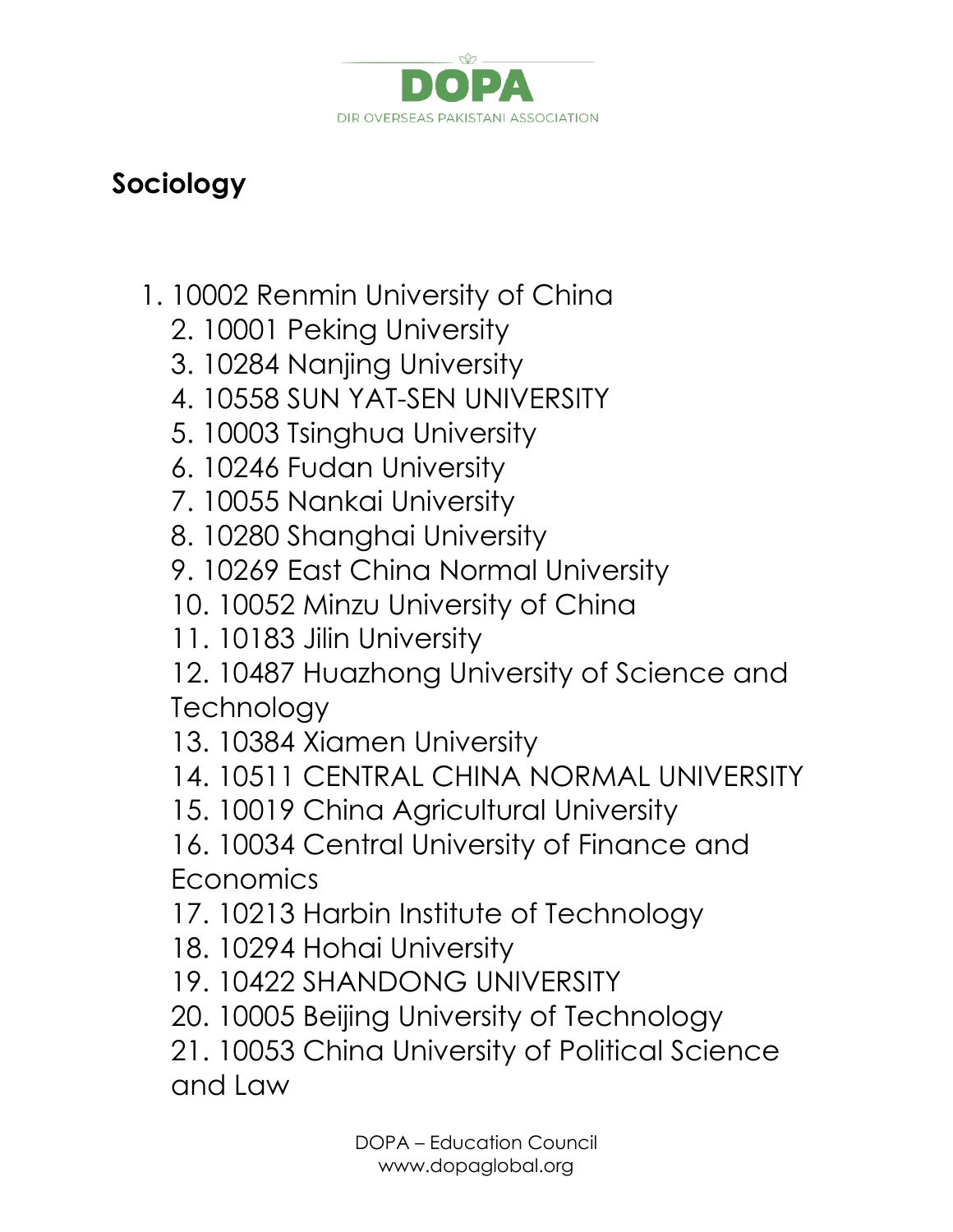![](_page_25_Picture_0.jpeg)

### 22. 10533 CENTRAL SOUTH UNIVERSITY

- 23. 10319 Nanjing Normal University
- 24. 10698 Xian Jiaotong University
- 25. 10730 LANZHOU UNIVERSITY
- 26. 10742 Northwest University for Nationalities
- 27. 10166 Shenyang Normal University
- 28. 10217 Harbin Engineering University
- 29. 10285 Soochow University
- 30. 10386 Fuzhou University
- 31. 10520 Zhongnan University of Economics and Law
- 32. 10635 Southwest University
- 33. 11799 Chongqing Technology and Business **University**

## **Journalism and Communication**

- 1. 10002 Renmin University of China
- 2. 10033 Communication University of China
- 3. 10246 Fudan University
- 4. 10486 WUHAN UNIVERSITY
- 5. 10003 Tsinghua University
- 6. 10487 Huazhong University of Science and **Technology**
- 7. 10610 Sichuan University
- 8. 10001 Peking University

DOPA – Education Council www.dopaglobal.org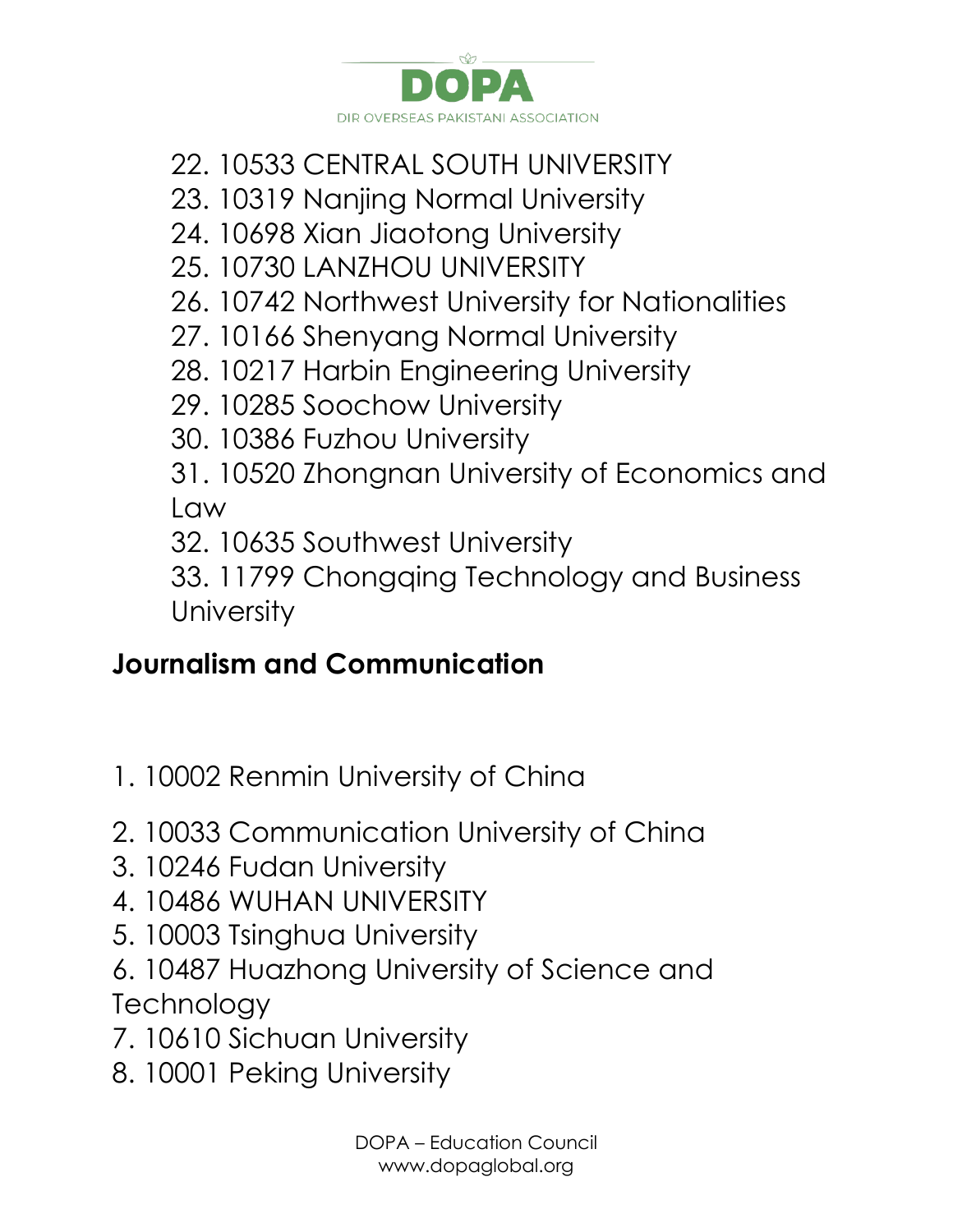![](_page_26_Picture_0.jpeg)

- 9. 10559 JINAN UNIVERSITY
- 10. 10248 Shanghai Jiao Tong University
- 11. 10280 Shanghai University
- 12. 10335 Zhejiang University
- 13. 10269 East China Normal University
- 14. 10284 Nanjing University
- 15. 10384 Xiamen University
- 16. 10075 Hebei University
- 17. 10319 Nanjing Normal University
- 18. 10532 Hunan University
- 19. 10015 Beijing Institue of Graphic Communication
- 20. 10357 Anhui University
- 21. 10475 Henan University
- 22. 10718 Shaanxi Normal University

## **Medicines and Chinese Medicines**

- 1.10001 Peking University
- 2. 10246 Fudan University
- 3. 10023 Beijing Union Medical College
- 4. 10248 Shanghai Jiao Tong University
- 5. 10533 CENTRAL SOUTH UNIVERSITY
- 6. 10558 SUN YAT-SEN UNIVERSITY
- 7. 10312 Nanjing Medical University
- 8. 10487 Huazhong University of Science and **Technology**
- 9. 90030 The Second Military Medical University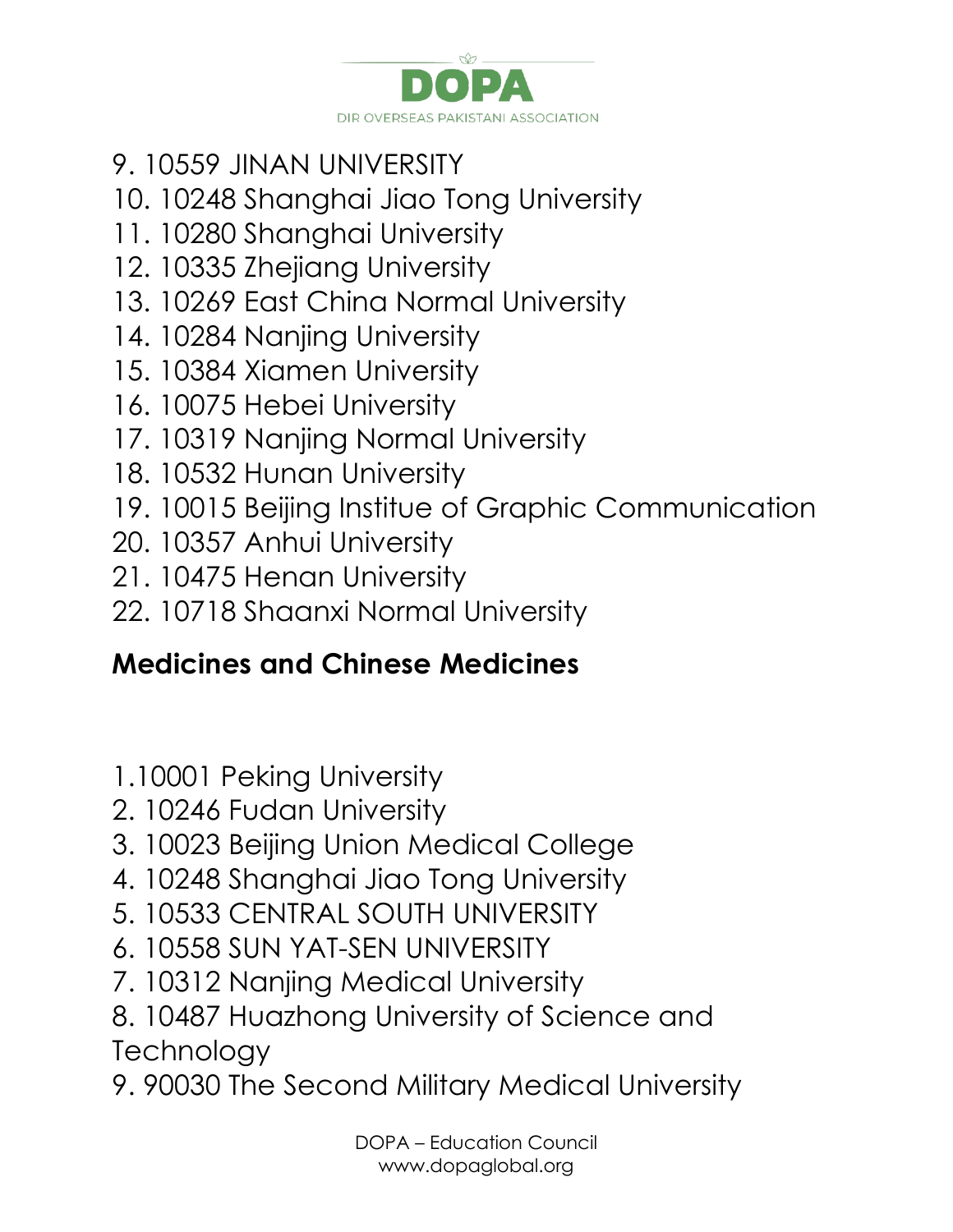![](_page_27_Picture_0.jpeg)

- 10. 10335 Zhejiang University
- 11. 10183 Jilin University
- 12. 10422 SHANDONG UNIVERSITY
- 13. 10285 Soochow University
- 14. 10610 Sichuan University
- 15. 12121 South Medical University
- 16. 10159 China Medical University
- 17. 10486 WUHAN UNIVERSITY
- 18. 10631 Chongqing Medical University
- 19. 10698 Xian Jiaotong University
- 20. 10025 Capital Medical University
- 21. 10062 Tianjin Medical University
- 22. 10226 Harbin Medical University
- 23. 10559 JINAN UNIVERSITY
- 24. 10161 Dalian Medical University
- 25. 10459 Zhengzhou University
- 26. 11065 Qingdao University

### **Chinese Medicines**

1. 10026 Beijing University of Chinese Medicine 2. 10268 Shanghai University of Traditional Chinese Medicine 3. 10572 GUANGZHOU UNIVERSITY OF CHINESE MEDICINE

4. 10063 Tianjin University of Traditional Chinese Medicine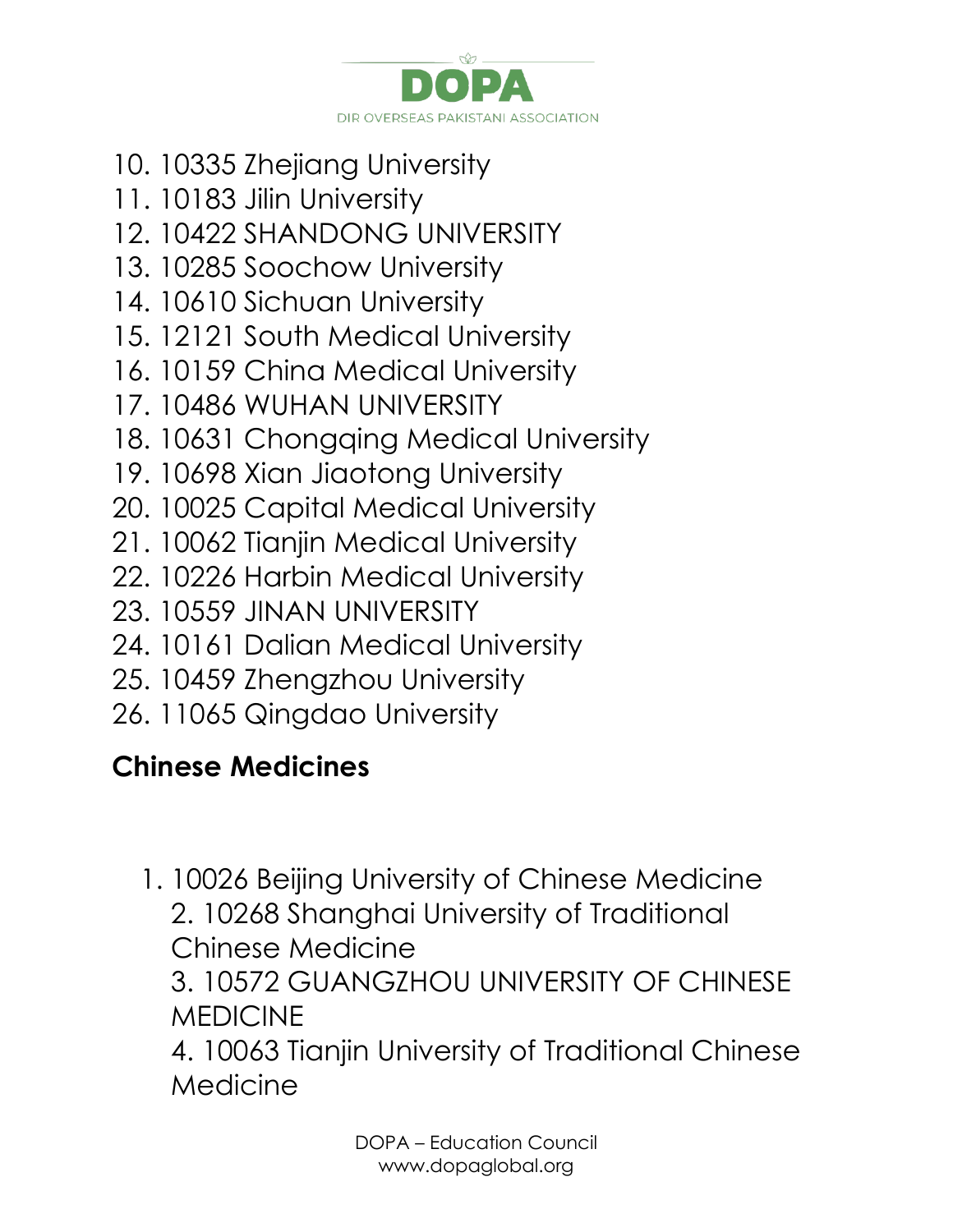![](_page_28_Picture_0.jpeg)

5. 10315 Nanjing University of Chinese Medicine

6. 10633 Chengdu University of Tranditonal Chinese Medicine

7. 10228 Heilongjiang University of Chinese Medicine

8. 10441 ShanDong University of Traditional Chinese Medicine

9. 10344 Zhejiang Chinese Medical University 10. 10162 Liaoning University of Traditional Chinese Medicine

11. 10541 Hunan University of Chinese Medicine

- 12. 10507 Hubei University of Chinese Medicine
- 13. 10471 Henna University of Traditional Chinese Medicine

14. 10052 Minzu University of China

- 15. 10631 Chongqing Medical University
- 16. 10696 Tibetan Traditional Medical College

17. 10716 Shanxi University of Chinese Medicine

18. 10735 Gansu University of Traditional Chinese Medicine

## **Engineering Section**

**Electrical Engineering**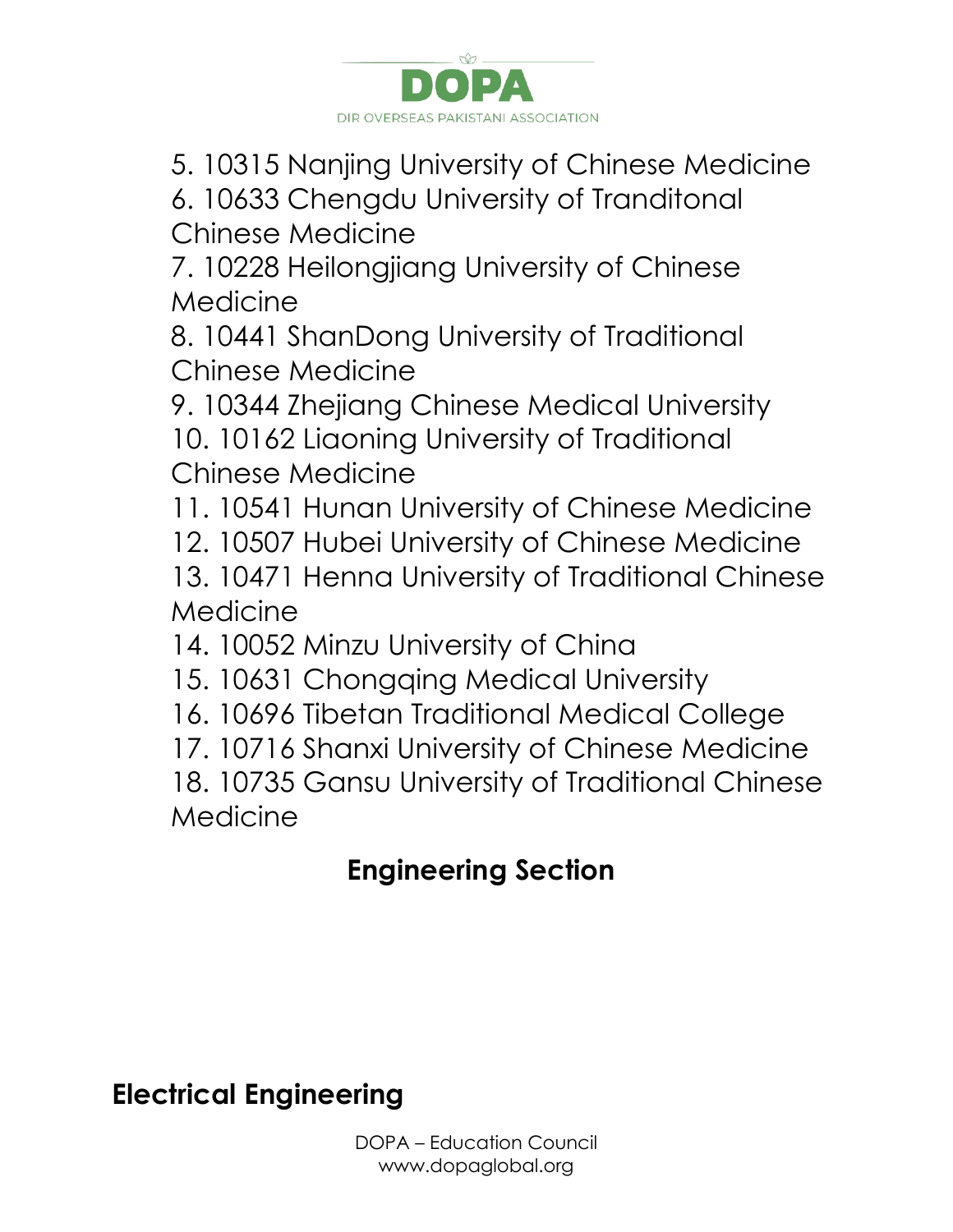![](_page_29_Picture_0.jpeg)

1. 10003 Tsinghua University

2. 10487 Huazhong University of Science and **Technology** 

- 3. 10698 Xian Jiaotong University
- 4. 10335 Zhejiang University
- 5. 10611 Chongqing University
- 6. 10079 North China Electric Power Technology
- 7. 10213 Harbin Institute of Technology
- 8. 10056 Tianjin University
- 9. 10613 Southwest Jiaotong University
- 10. 10248 Shanghai Jiao Tong University
- 11. 90038 Naval University of Engineering
- 12. 10287 Nanjing University of Aeronautics and **Astronautics**
- 13. 10142 Shenyang University of Technology
- 14. 10286 Southeast University
- 15. 10359 Hefei University of Techology
- 16. 10422 SHANDONG UNIVERSITY
- 17. 10486 WUHAN UNIVERSITY
- 18. 10532 Hunan University
- 19. 10561 South China University of Technology
- 20. 10214 Harbin University of Science and

**Technology** 

- 21. 10290 China University of Mining and Technology
- 22. 10004 Beijing Jiaotng University
- 23. 10188 Northeast Dianli University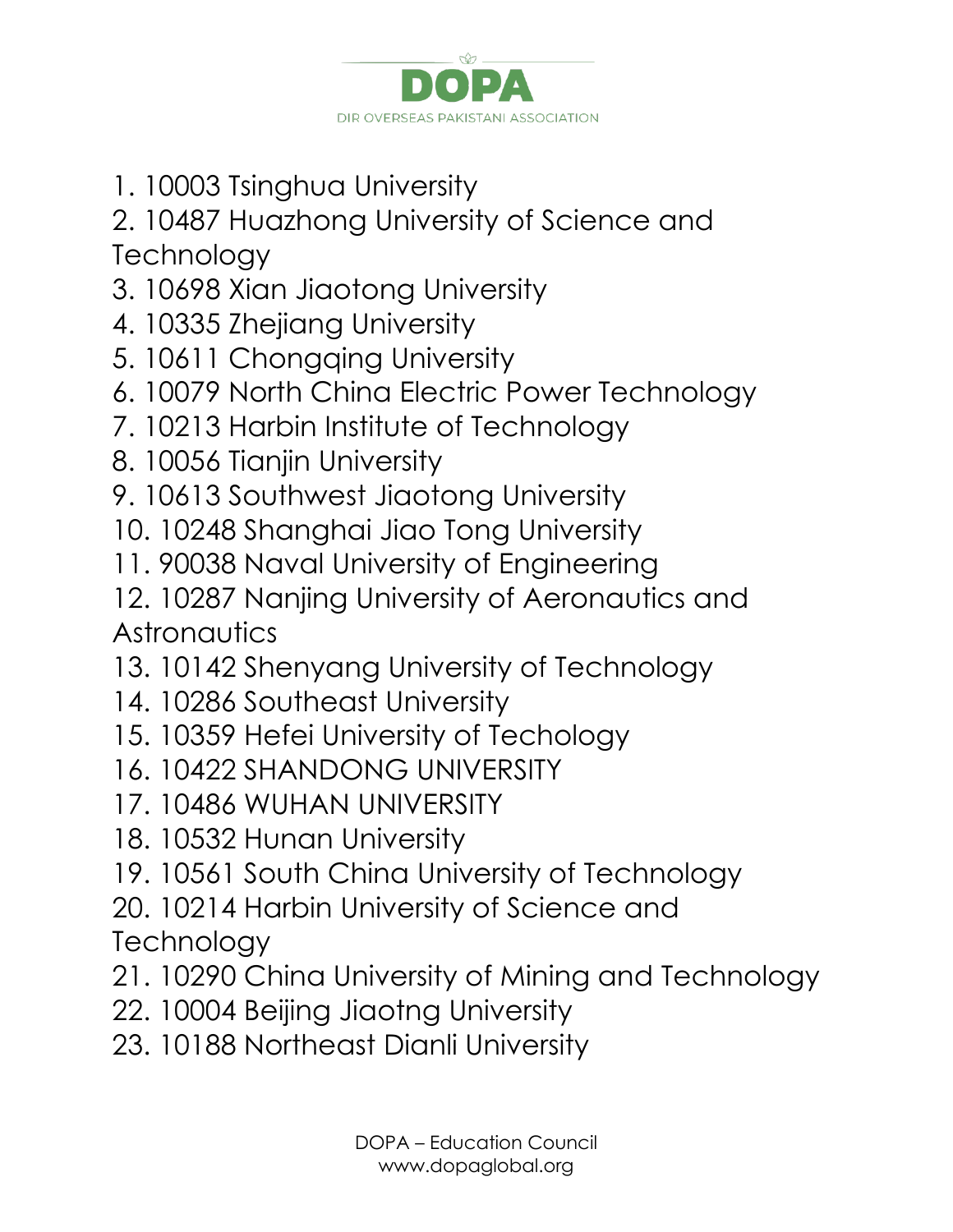![](_page_30_Picture_0.jpeg)

- 24. 10294 Hohai University
- 25. 10386 Fuzhou University
- 26. 10699 Northwest Polytechnical University
- 27. 10112 Taiyuan University of Technology
- 28. 10610 Sichuan University
- 29. 10254 Shanghai Maritime University
- 30. 10256 Shanghai University of Electric Power
- 31. 10280 Shanghai University
- 32. 10009 North China University of Technology
- 33. 10252 University of Shanghai for Science and **Technology**
- 34. 10319 Nanjing Normal University
- 35. 10459 Zhengzhou University
- 36. 10500 Hubei University of Technology
- 37. 10731 LANZHOU UNIVERSITY OF TECHNOLOGY
- 38. 10755 Xinjiang University
- 39. 11075 Sanxia University
- 40. 11535 Hunan University of Technology
- 41. 10147 Liaoning Technical University

## **Control Science and Engineering**

- 1. 10003 Tsinghua University
- 2. 10145 Northeastern University
- 3. 10213 Harbin Institute of Technology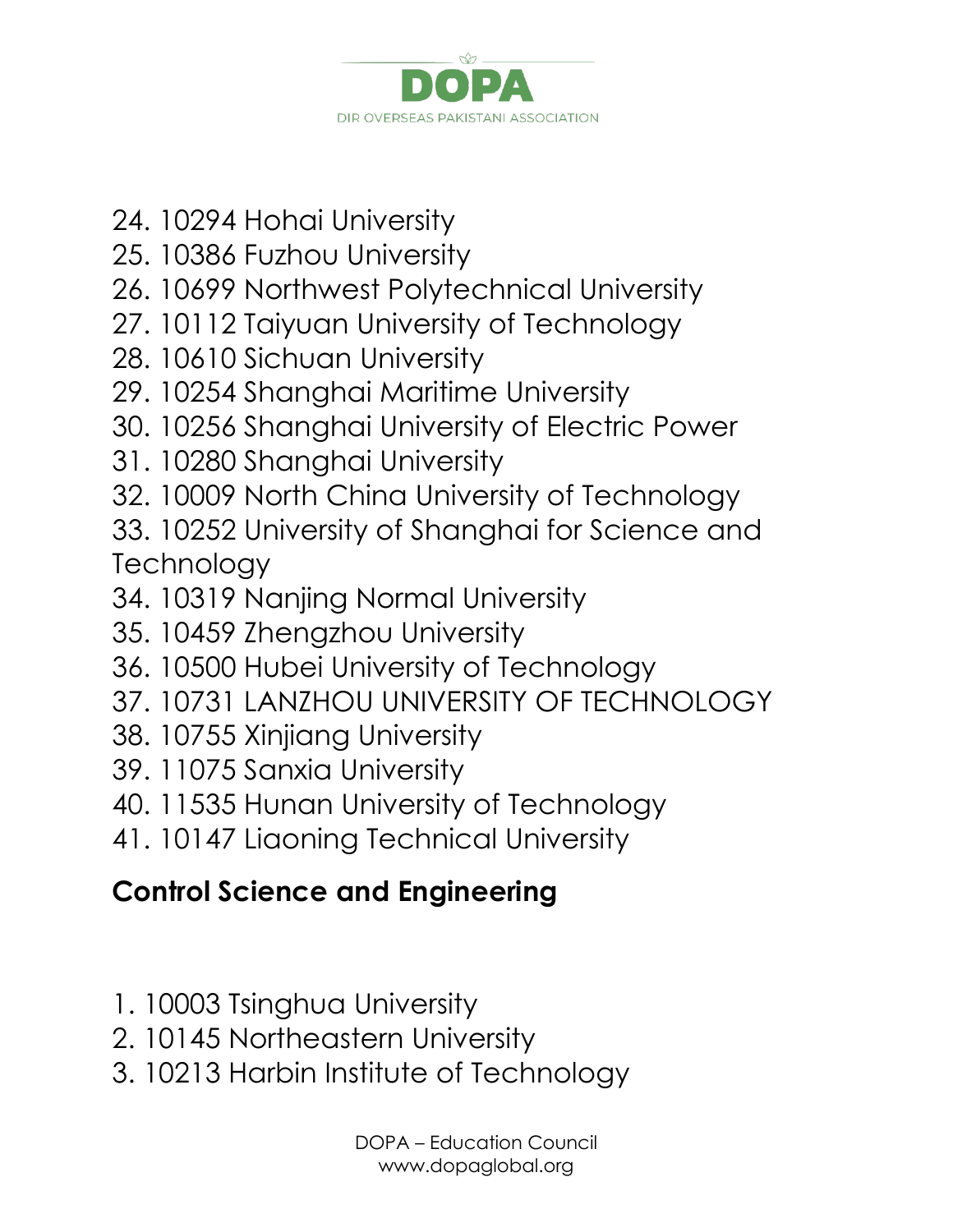![](_page_31_Picture_0.jpeg)

- 4. 10006 Beihang University
- 5. 10248 Shanghai Jiao Tong University
- 6. 10335 Zhejiang University
- 7. 10487 Huazhong University of Science and **Technology**
- 8. 10698 Xian Jiaotong University
- 9. 10007 Beijing Institue of Technology
- 10. 90002 National University of Defense Technology
- 11. 10286 Southeast University
- 12. 10288 Nanjing University of Science and **Techology**
- 13. 10533 CENTRAL SOUTH UNIVERSITY
- 14. 10247 Tongji University
- 15. 10422 SHANDONG UNIVERSITY
- 16. 10699 Northwest Polytechnical University
- 17. 10008 University of Science and Technology Beijing
- 18. 10056 Tianjin University
- 19. 10141 Dalian University of Technology
- 20. 10217 Harbin Engineering University
- 21. 10251 East China University of Science and **Technology**
- 22. 10287 Nanjing University of Aeronautics and **Astronautics**
- 23. 10358 University of Science and Techology of China
- 24. 10561 South China University of Technology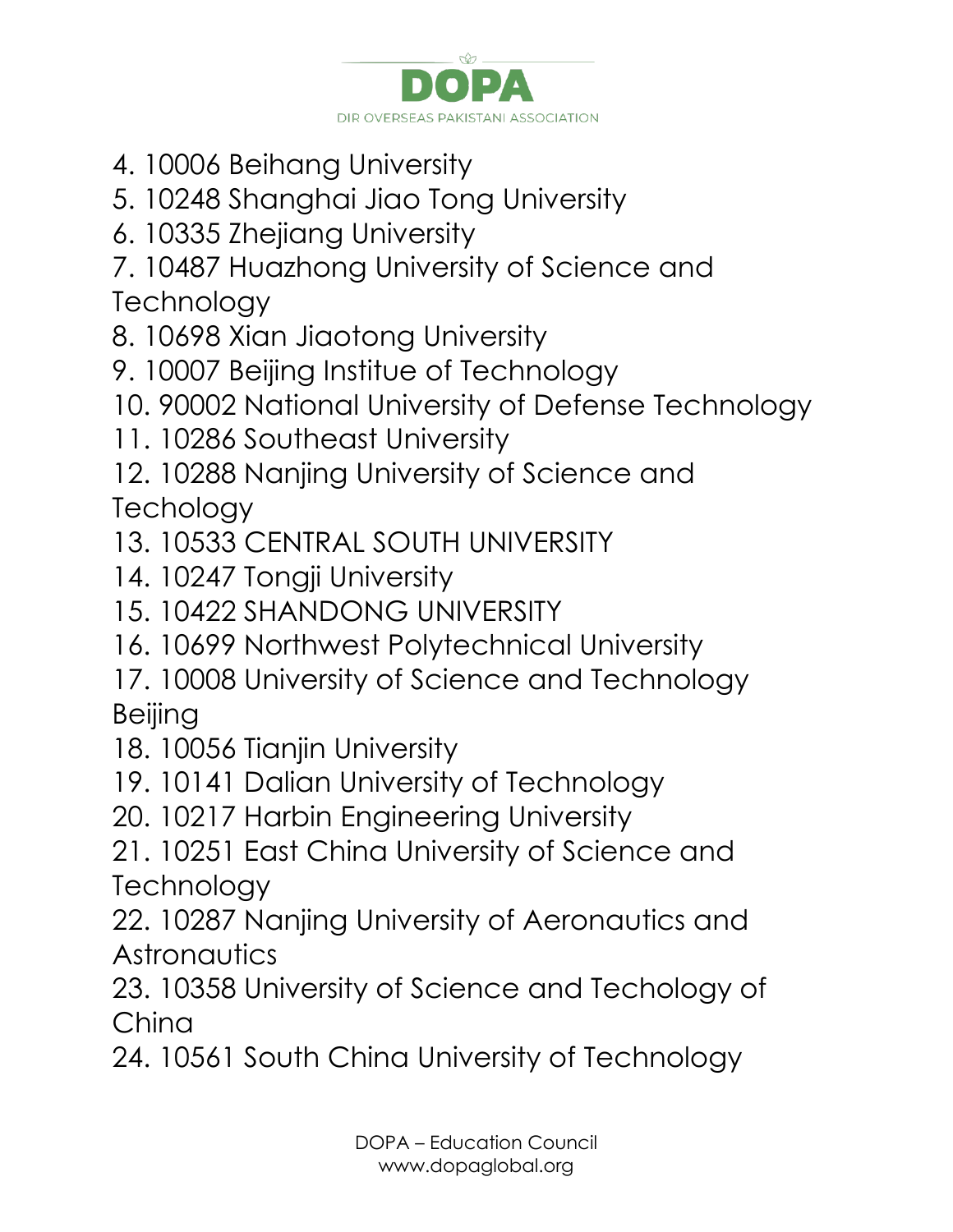![](_page_32_Picture_0.jpeg)

## **Computer Science and Technology**

- 1-10003 Tsinghua University
- 2. 90002 National University of Defense Technology
- 3. 10001 Peking University
- 4. 10006 Beihang University
- 5. 10213 Harbin Institute of Technology
- 6. 10248 Shanghai Jiao Tong University
- 7. 10335 Zhejiang University
- 8. 10284 Nanjing University
- 9. 10358 University of Science and Techology of China
- 10. 10145 Northeastern University
- 11. 10487 Huazhong University of Science and **Technology**
- 12. 10013 Beijing University of Posts and **Telecommunications**
- 13. 10247 Tongji University
- 14. 10486 WUHAN UNIVERSITY
- 15. 10614 University of Electronic Science and Technology of China
- 16. 10699 Northwest Polytechnical University
- 17. 10246 Fudan University
- 18. 10286 Southeast University
- 19. 10558 SUN YAT-SEN UNIVERSITY
- 20. 10183 Jilin University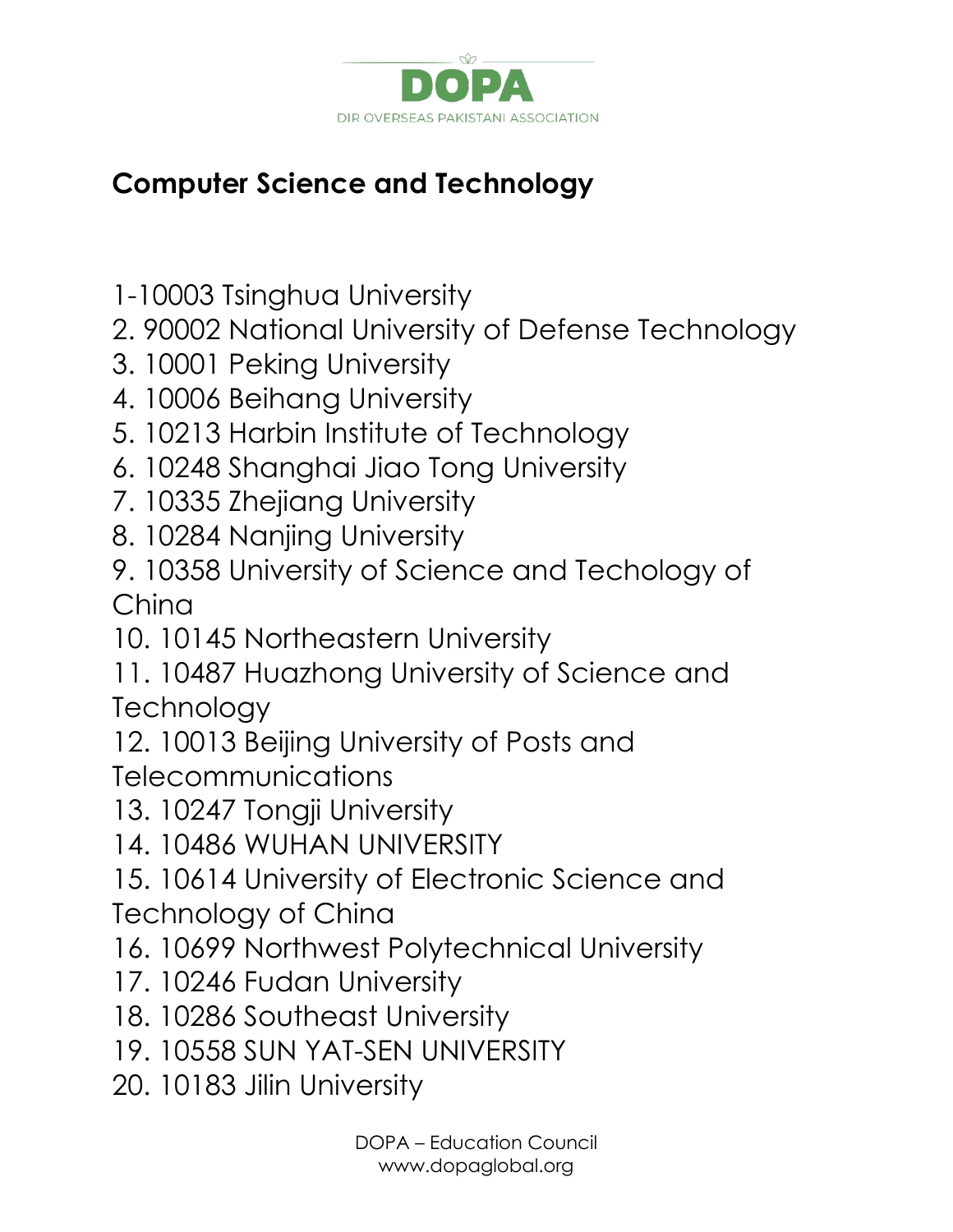![](_page_33_Picture_0.jpeg)

- 21. 10533 CENTRAL SOUTH UNIVERSITY
- 22. 10610 Sichuan University
- 23. 10611 Chongqing University
- 24. 10698 Xian Jiaotong University
- 25. 10701 Xidian University

# **Textile Science and Engineering**

- 1. 10255 Donghua University
- 2. 10058 Tianjin Polytechnic University
- 3. 10285 Suzhou University
- 4. 10338 Zhejiang University of Technology
- 5. 10295 Jiangnan University
- 6. 10495 Wuhan Textile University
- 7. 10709 Xi'an Polytechnic University
- 8. 10152 Dalian Polytechnic University
- 9. 10610 Sichuan University
- 10. 11065 Qingdao University
- 11. 10112 Taiyuan University of Technology
- 12. 10856 Shanghai University of Engineering and **Technology**

## **Civil Engineering**

- 1. 10247 Tongji University
	- 2. 10213 Harbin Institute of Technology

DOPA – Education Council www.dopaglobal.org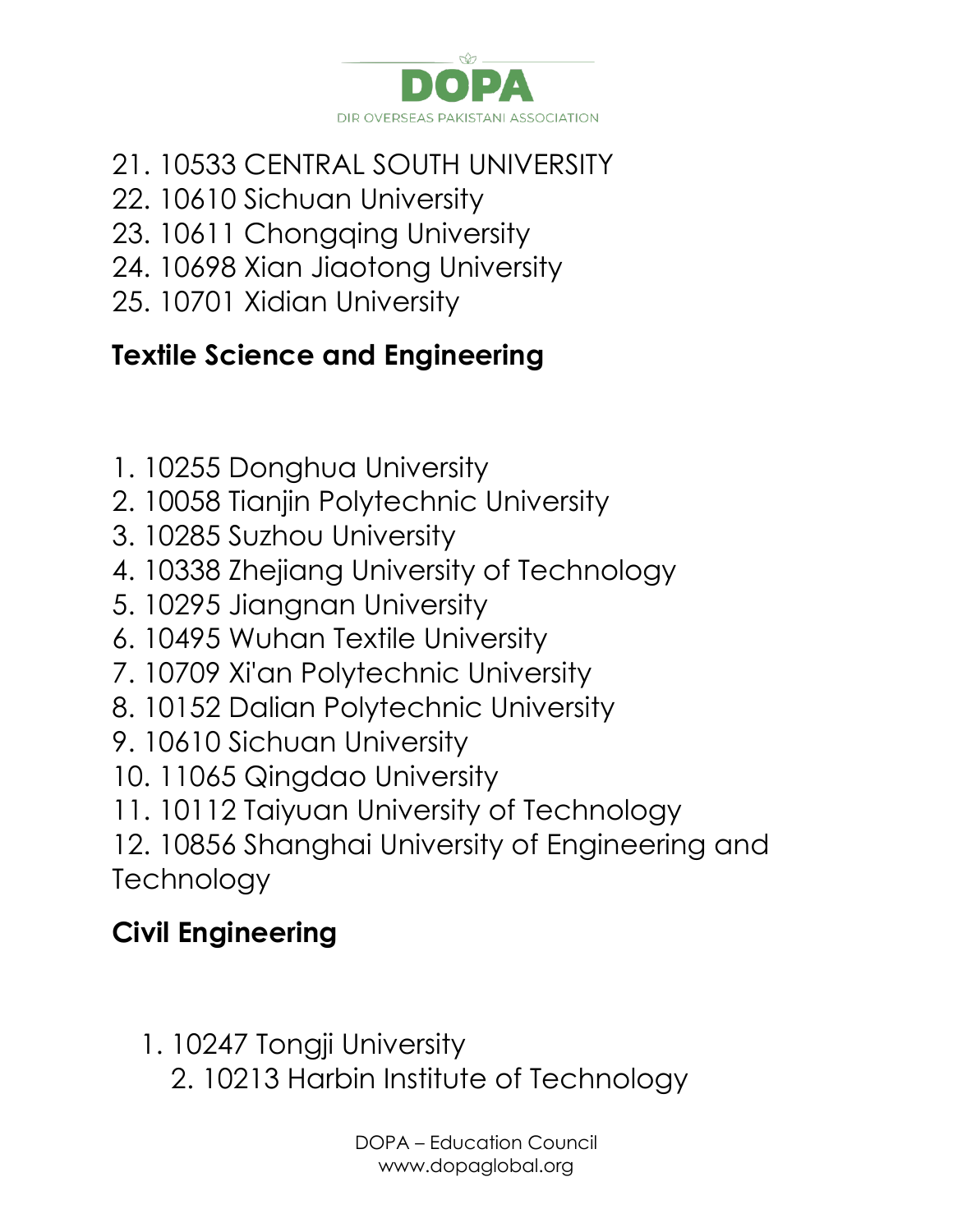![](_page_34_Picture_0.jpeg)

- 3. 10003 Tsinghua University
- 4. 10286 Southeast University
- 5. 10335 Zhejiang University
- 6. 10532 Hunan University
- 7. 10533 CENTRAL SOUTH UNIVERSITY
- 8. 10005 Beijing University of Technology
- 9. 10056 Tianjin University
- 10. 10141 Dalian University of Technology
- 11. 10294 Hohai University
- 12. 10611 Chongqing University
- 13. 10613 Southwest Jiaotong University
- 14. 90006 PLA University of Science and **Technology**
- 15. 10004 Beijing Jiaotng University
- 16. 10290 China University of Mining and **Technology**
- 17. 10487 Huazhong University of Science and **Technology**
- 18. 10703 XIAN University of Architecture and **Technlogy**
- 19. 10248 Shanghai Jiao Tong University

## **Mechanical engineering**

1. 10248 Shanghai Jiao Tong University 2. 10487 Huazhong University of Science and **Technology**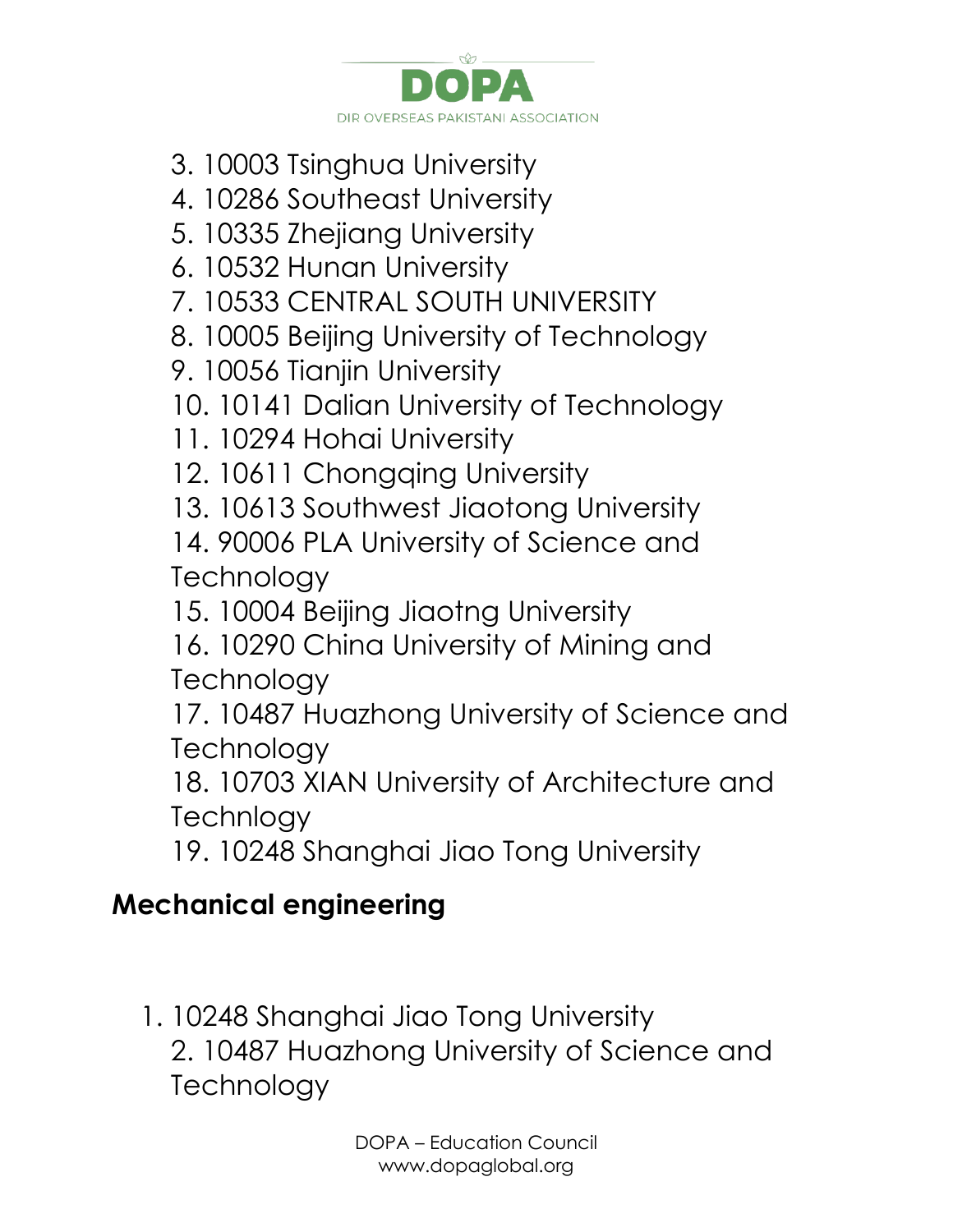![](_page_35_Picture_0.jpeg)

- 3. 10003 Tsinghua University
- 4. 10698 Xian Jiaotong University
- 5. 10213 Harbin Institute of Technology
- 6. 10335 Zhejiang University
- 7. 10532 Hunan University
- 8. 10007 Beijing Institue of Technology
- 9. 10611 Chongqing University
- 10. 10006 Beihang University
- 11. 10141 Dalian University of Technology

12. 10287 Nanjing University of Aeronautics and **Astronautics** 

- 13. 10533 CENTRAL SOUTH UNIVERSITY
- 14. 10183 Jilin University
- 15. 10216 Yanshan University
- 16. 10247 Tongji University
- 17. 10699 Northwest Polytechnical University
- 18. 10056 Tianjin University
- 19. 10422 SHANDONG UNIVERSITY
- 20. 10561 South China University of Technology
- 21. 10613 Southwest Jiaotong University

22. 10008 University of Science and Technology Beijing

#### **Management Science and Engineering**

- 1. 10003 Tsinghua University
	- 2. 10056 Tianjin University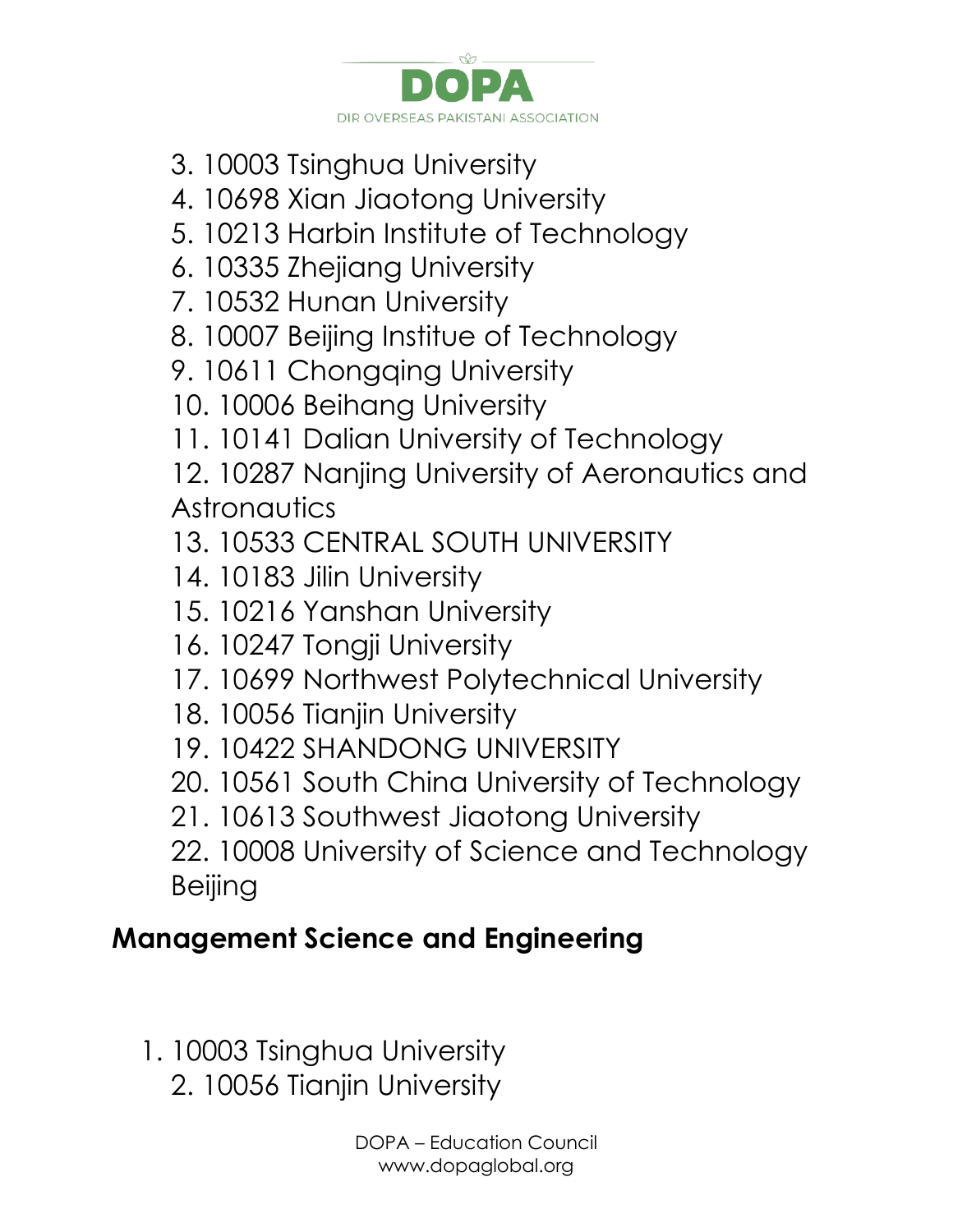![](_page_36_Picture_0.jpeg)

- 3. 10335 Zhejiang University
- 4. 10698 Xian Jiaotong University

5. 90002 National University of Defense **Technology** 

6. 10006 Beihang University

7. 10248 Shanghai Jiao Tong University

8. 10359 Hefei University of Techology

9. 10213 Harbin Institute of Technology

10. 10247 Tongji University

11. 10358 University of Science and Techology of China

12. 10533 CENTRAL SOUTH UNIVERSITY

13. 10286 Southeast University

14. 10007 Beijing Institue of Technology

15. 10141 Dalian University of Technology

16. 10246 Fudan University

17. 10287 Nanjing University of Aeronautics and **Astronautics** 

18. 10487 Huazhong University of Science and **Technology** 

19. 10013 Beijing University of Posts and Telecommunications

20. 10284 Nanjing University

21. 10290 China University of Mining and **Technology** 

22. 10610 Sichuan University

23. 10611 Chongqing University

24. 10145 Northeastern University

DOPA – Education Council www.dopaglobal.org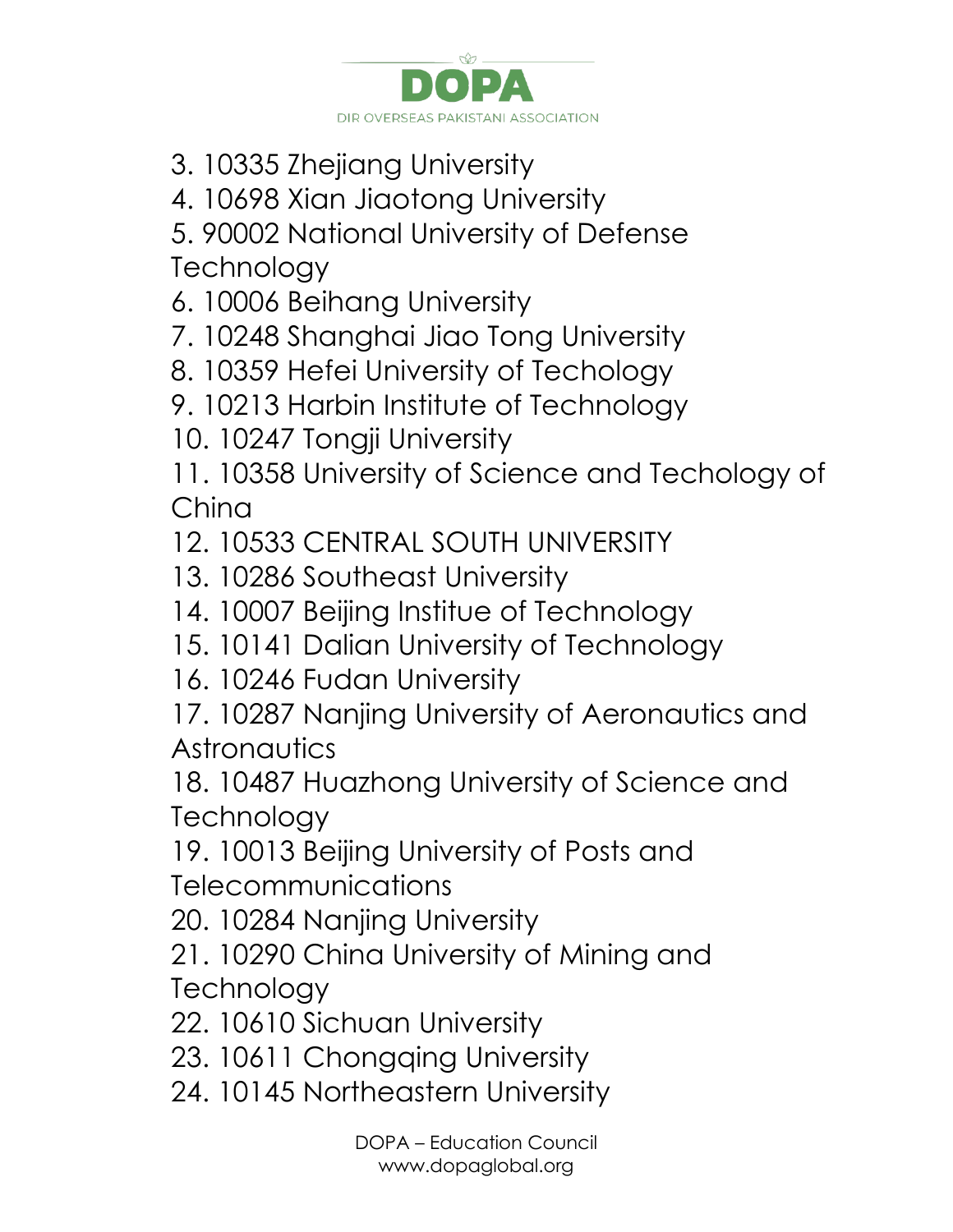![](_page_37_Picture_0.jpeg)

- 25. 10217 Harbin Engineering University
- 26. 10486 WUHAN UNIVERSITY

27. 10497 WUHAN UNIVERSITY OF TECHNOLOGY

- 28. 10001 Peking University
- 29. 10005 Beijing University of Technology

30. 10008 University of Science and Technology Beijing

31. 10251 East China University of Science and **Technology** 

32. 10252 University of Shanghai for Science and **Technology** 

33. 10699 Northwest Polytechnical University

#### **Petroleum Engineering**

- 1. East China University of Science and Technology 2. Chongqing University of Science and **Technology** 3. Peking University
	- 4. China University of Geosciences (Wuhan)
	- 5. Northwest University

6. Northwest University

Mining Engineering

- 1. Liaoning Technical University
- 2. Jiangxi University of Science and Technology
- 3. Northeastern University
- 4. China University of Mining and Technology